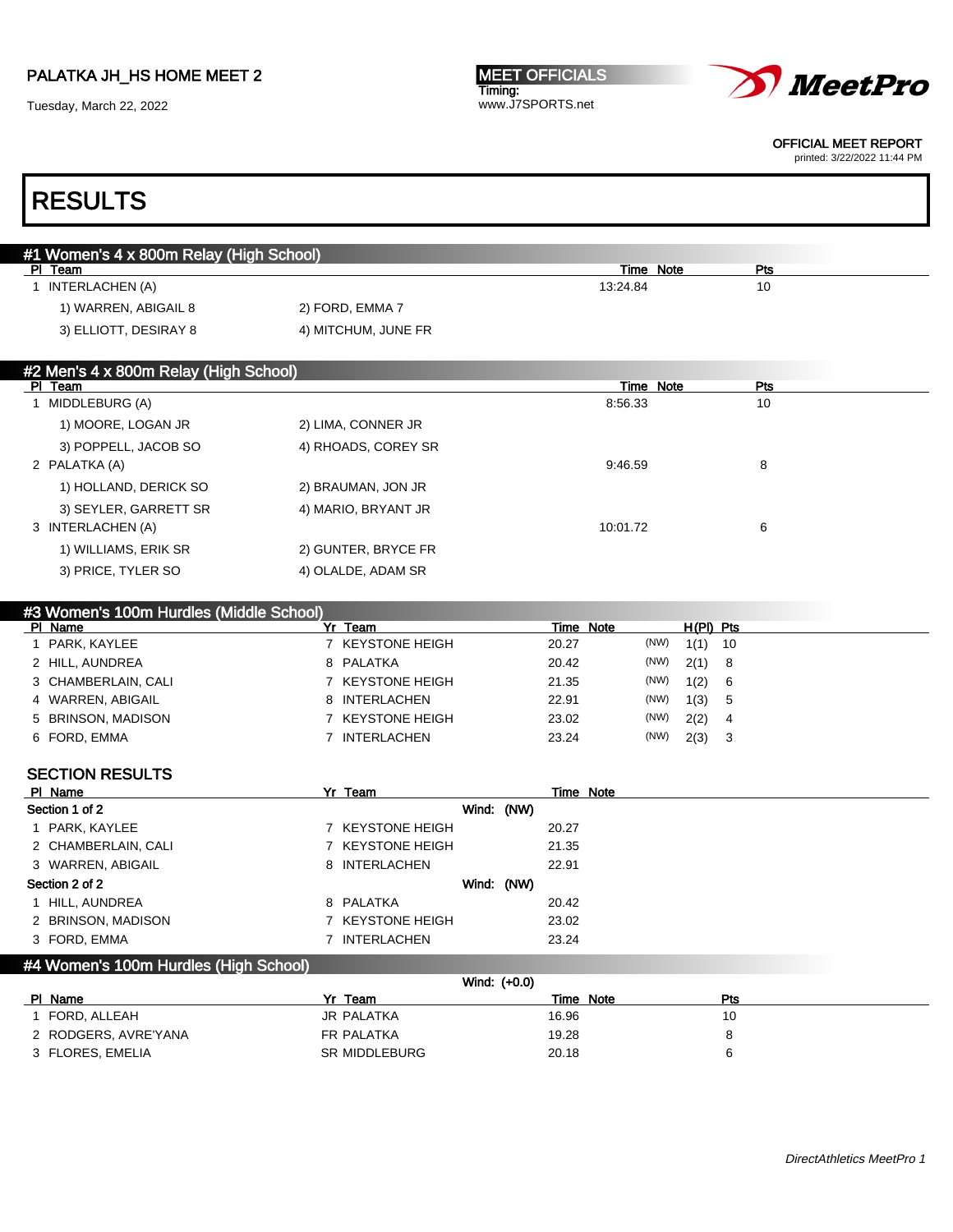Tuesday, March 22, 2022

MEET OFFICIALS Timing: www.J7SPORTS.net



OFFICIAL MEET REPORT

printed: 3/22/2022 11:44 PM

### RESULTS

#### #5 Men's 100m Hurdles (Middle School)

|                   | Wind: (+0.0)     |           |     |
|-------------------|------------------|-----------|-----|
| PI Name           | Team             | Time Note | Pts |
| MILLER, BRYCE     | 8 KEYSTONE HEIGH | 15.96     | 10  |
| 2 SPELL, ELISHA   | 8 INTERLACHEN    | 16.93     |     |
| 3 PESCARA, PARKER | KEYSTONE HEIGH   | 28.85     |     |

#### #6 Men's 110m Hurdles (High School)

|                     |                   | Wind: (+0.0) |              |  |
|---------------------|-------------------|--------------|--------------|--|
| PI Name             | Yr Team           | Time Note    | Pts          |  |
| 1 GIVENS, JOHNATHAN | <b>SR PALATKA</b> | 16.09        | 10           |  |
| 2 WHITE, JAESHAUN   | <b>SR PALATKA</b> | 16.35        | 8            |  |
| 3 BRAUMAN, BRAEDEN  | <b>SR PALATKA</b> | 16.57        | 6            |  |
| 4 BARNES, D'MONTAY  | FR PALATKA        | 23.33        | <sub>5</sub> |  |

#### #7 Women's 100 Meters (Middle School)

|                     |                  | Wind: (+0.0) |     |  |
|---------------------|------------------|--------------|-----|--|
| PI Name             | Yr Team          | Time Note    | Pts |  |
| 1 WATTS, BRIANNA    | 8 PALATKA        | 13.50        | 10  |  |
| 2 WATTS, TREMIYA    | 8 PALATKA        | 13.53        | 8   |  |
| 3 WILLIAMS, DESTINY | 7 PALATKA        | 14.18        | 6   |  |
| 4 SANFORD, ALYSSA   | 7 KEYSTONE HEIGH | 14.82        | 5   |  |
| 5 LEWIS, TAMIYAH    | 8 PALATKA        | 15.32        | 4   |  |
| 6 CHAMBERLAIN, CALI | 7 KEYSTONE HEIGH | 16.42        | 3   |  |
| 7 SWEEZY, MADELINE  | KEYSTONE HEIGH   | 16.58        |     |  |

#### #8 Women's 100 Meters (High School)

| PI Name              | Yr Team                  | Time Note    |      | $H(PI)$ Pts |                            |
|----------------------|--------------------------|--------------|------|-------------|----------------------------|
| 1 EDWARDS, SAMIYA    | JR PALATKA               | 13.08        | (NW) | 1(1)        | - 10                       |
| 2 PASSMORE, YMIRA    | SO PALATKA               | 13.55        | (NW) | 1(2)        | - 8                        |
| 3 MCKENZIE, TERA     | SO MIDDLEBURG            | 13.56        | (NW) | 1(3)        | 6                          |
| 4 HALL, DESIREE      | SO MIDDLEBURG            | 13.69        | (NW) | 2(1)        | 5                          |
| 5 ANDREOLI, ABBAGALE | <b>SR MIDDLEBURG</b>     | 13.90        | (NW) | 1(4)        | -4                         |
| 6 BRYAN, KENDALL     | JR MIDDLEBURG            | 13.91        | (NW) | 2(2)        | - 3                        |
| 7 GRIFFIN, MILLESHA  | JR INTERLACHEN           | 14.03        | (NW) | 1(5)        | $\overline{\phantom{0}}^2$ |
| 8 MCCASKILL, NAIARA  | SO INTERLACHEN           | 14.33 14.321 | (NW) | 2(3)        |                            |
| 9 MATHEWS, ALYSSA    | SO INTERLACHEN           | 14.33 14.327 | (NW) | 1(6)        |                            |
| 10 HOGAN, BRIANNA    | <b>JR KEYSTONE HEIGH</b> | 14.99        | (NW) | 2(4)        |                            |
| 11 JACKSON, CANDACE  | <b>JR KEYSTONE HEIGH</b> | 15.03        | (NW) | 2(5)        |                            |
| 12 VILLAREAL, ASHLEY | JR MIDDLEBURG            | 15.72        | (NW) | 1(7)        |                            |
| 13 ORTEGA, JAIELA    | FR INTERLACHEN           | 16.08        | (NW) | 2(6)        |                            |
| WRIGHT, KHALIA       | FR PALATKA               | <b>DNF</b>   |      |             |                            |

#### SECTION RESULTS

| PI Name           | Team<br>V۳    | Time Note |
|-------------------|---------------|-----------|
| Section 1 of 2    | Wind: (NW)    |           |
| EDWARDS, SAMIYA   | JR PALATKA    | 13.08     |
| 2 PASSMORE, YMIRA | SO PALATKA    | 13.55     |
| 3 MCKENZIE, TERA  | SO MIDDLEBURG | 13.56     |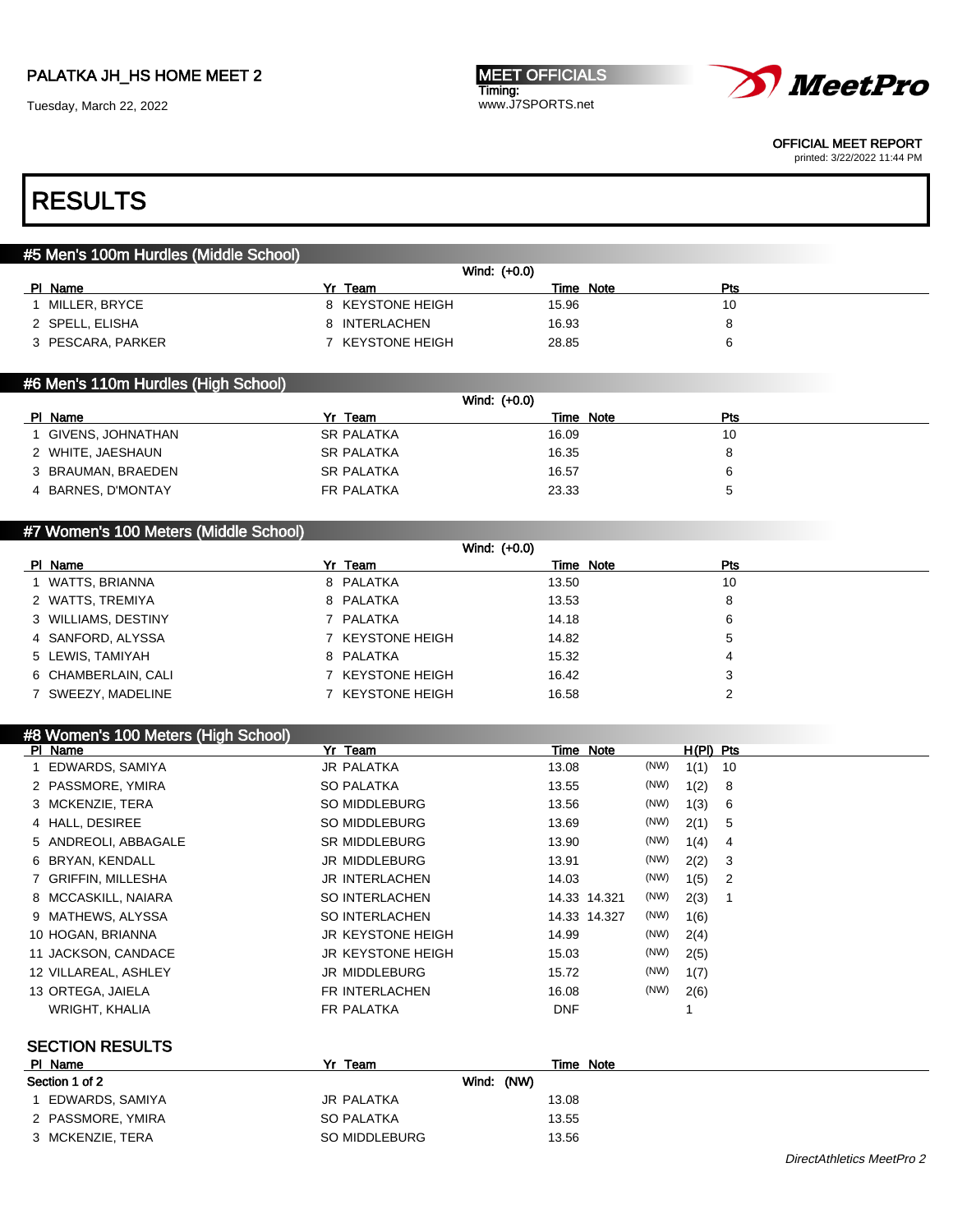Tuesday, March 22, 2022

MEET OFFICIALS Timing: www.J7SPORTS.net



OFFICIAL MEET REPORT

printed: 3/22/2022 11:44 PM

| #8 Women's 100 Meters (High School) (cont'd) |                       |            |            |              |      |             |    |  |
|----------------------------------------------|-----------------------|------------|------------|--------------|------|-------------|----|--|
| PI Name                                      | Yr Team               |            | Time Note  |              |      |             |    |  |
| 4 ANDREOLI, ABBAGALE                         | SR MIDDLEBURG         |            | 13.90      |              |      |             |    |  |
| 5 GRIFFIN, MILLESHA                          | JR INTERLACHEN        |            | 14.03      |              |      |             |    |  |
| 6 MATHEWS, ALYSSA                            | <b>SO INTERLACHEN</b> |            |            | 14.33 14.327 |      |             |    |  |
| 7 VILLAREAL, ASHLEY                          | JR MIDDLEBURG         |            | 15.72      |              |      |             |    |  |
| WRIGHT, KHALIA                               | FR PALATKA            |            | <b>DNF</b> |              |      |             |    |  |
| Section 2 of 2                               |                       | Wind: (NW) |            |              |      |             |    |  |
| 1 HALL, DESIREE                              | SO MIDDLEBURG         |            | 13.69      |              |      |             |    |  |
| 2 BRYAN, KENDALL                             | JR MIDDLEBURG         |            | 13.91      |              |      |             |    |  |
| 3 MCCASKILL, NAIARA                          | <b>SO INTERLACHEN</b> |            |            | 14.33 14.321 |      |             |    |  |
| 4 HOGAN, BRIANNA                             | JR KEYSTONE HEIGH     |            | 14.99      |              |      |             |    |  |
| 5 JACKSON, CANDACE                           | JR KEYSTONE HEIGH     |            | 15.03      |              |      |             |    |  |
| 6 ORTEGA, JAIELA                             | FR INTERLACHEN        |            | 16.08      |              |      |             |    |  |
| #9 Men's 100 Meters (High School)            |                       |            |            |              |      |             |    |  |
| PI Name                                      | Yr Team               |            | Time Note  |              |      | $H(PI)$ Pts |    |  |
| 1 MITCHELL, MICHAEL                          | JR MIDDLEBURG         |            | 10.81      |              | (NW) | 1(1)        | 10 |  |
| 2 NEWMAN, HAYDEN                             | <b>SR PALATKA</b>     |            | 10.92      |              | (NW) | 2(1)        | 8  |  |
| 3 CLARK, C'ONTRAE                            | <b>SR PALATKA</b>     |            | 11.04      |              | (NW) | 1(2)        | 6  |  |
| 4 DUMAS, CHAVARIS                            | <b>JR PALATKA</b>     |            | 11.55      |              | (NW) | 2(2)        | 5  |  |
| 5 BUSH, TY'RAN                               | <b>JR PALATKA</b>     |            | 11.65      |              | (NW) | 1(3)        | 4  |  |
| 6 LANE, TJ                                   | JR MIDDLEBURG         |            | 11.77      |              | (NW) | 2(3)        | 3  |  |
| 7 BOYD, JADEN                                | FR MIDDLEBURG         |            | 12.02      |              | (NW) | 2(4)        | 2  |  |
| 8 JOHNSON-PHILLIPS, TIM                      | JR INTERLACHEN        |            | 12.23      |              | (NW) | 1(4)        | 1  |  |
| 9 MITCHELL, TERRYON                          | JR INTERLACHEN        |            | 12.33      |              | (NW) | 1(5)        |    |  |
| 10 JENKINS, JAYDAN                           | SO MIDDLEBURG         |            | 12.35      |              | (NW) | 1(6)        |    |  |
| 11 JOSHUA, KAMERYN                           | <b>SO INTERLACHEN</b> |            | 12.53      |              | (NW) | 1(7)        |    |  |
| 12 ROBERSON, GARRETT                         | FR KEYSTONE HEIGH     |            | 14.67      |              | (NW) | 2(5)        |    |  |
| 13 DUKES, TRISTAN                            | FR KEYSTONE HEIGH     |            | 15.12      |              | (NW) | 2(6)        |    |  |
|                                              |                       |            |            |              |      |             |    |  |
| <b>SECTION RESULTS</b>                       |                       |            |            |              |      |             |    |  |
| PI Name<br>Section 1 of 2                    | Yr Team               | Wind: (NW) | Time Note  |              |      |             |    |  |
| 1 MITCHELL, MICHAEL                          | JR MIDDLEBURG         |            | 10.81      |              |      |             |    |  |
| 2 CLARK, C'ONTRAE                            | SR PALATKA            |            | 11.04      |              |      |             |    |  |
| 3 BUSH, TY'RAN                               | <b>JR PALATKA</b>     |            | 11.65      |              |      |             |    |  |
| 4 JOHNSON-PHILLIPS, TIM                      | JR INTERLACHEN        |            | 12.23      |              |      |             |    |  |
| 5 MITCHELL, TERRYON                          | JR INTERLACHEN        |            | 12.33      |              |      |             |    |  |
| 6 JENKINS, JAYDAN                            | SO MIDDLEBURG         |            | 12.35      |              |      |             |    |  |
| 7 JOSHUA, KAMERYN                            | <b>SO INTERLACHEN</b> |            | 12.53      |              |      |             |    |  |
| Section 2 of 2                               |                       | Wind: (NW) |            |              |      |             |    |  |
| 1 NEWMAN, HAYDEN                             | SR PALATKA            |            | 10.92      |              |      |             |    |  |
| 2 DUMAS, CHAVARIS                            | JR PALATKA            |            | 11.55      |              |      |             |    |  |
| 3 LANE, TJ                                   | JR MIDDLEBURG         |            | 11.77      |              |      |             |    |  |
| 4 BOYD, JADEN                                | FR MIDDLEBURG         |            | 12.02      |              |      |             |    |  |
| 5 ROBERSON, GARRETT                          | FR KEYSTONE HEIGH     |            | 14.67      |              |      |             |    |  |
| 6 DUKES, TRISTAN                             | FR KEYSTONE HEIGH     |            | 15.12      |              |      |             |    |  |
|                                              |                       |            |            |              |      |             |    |  |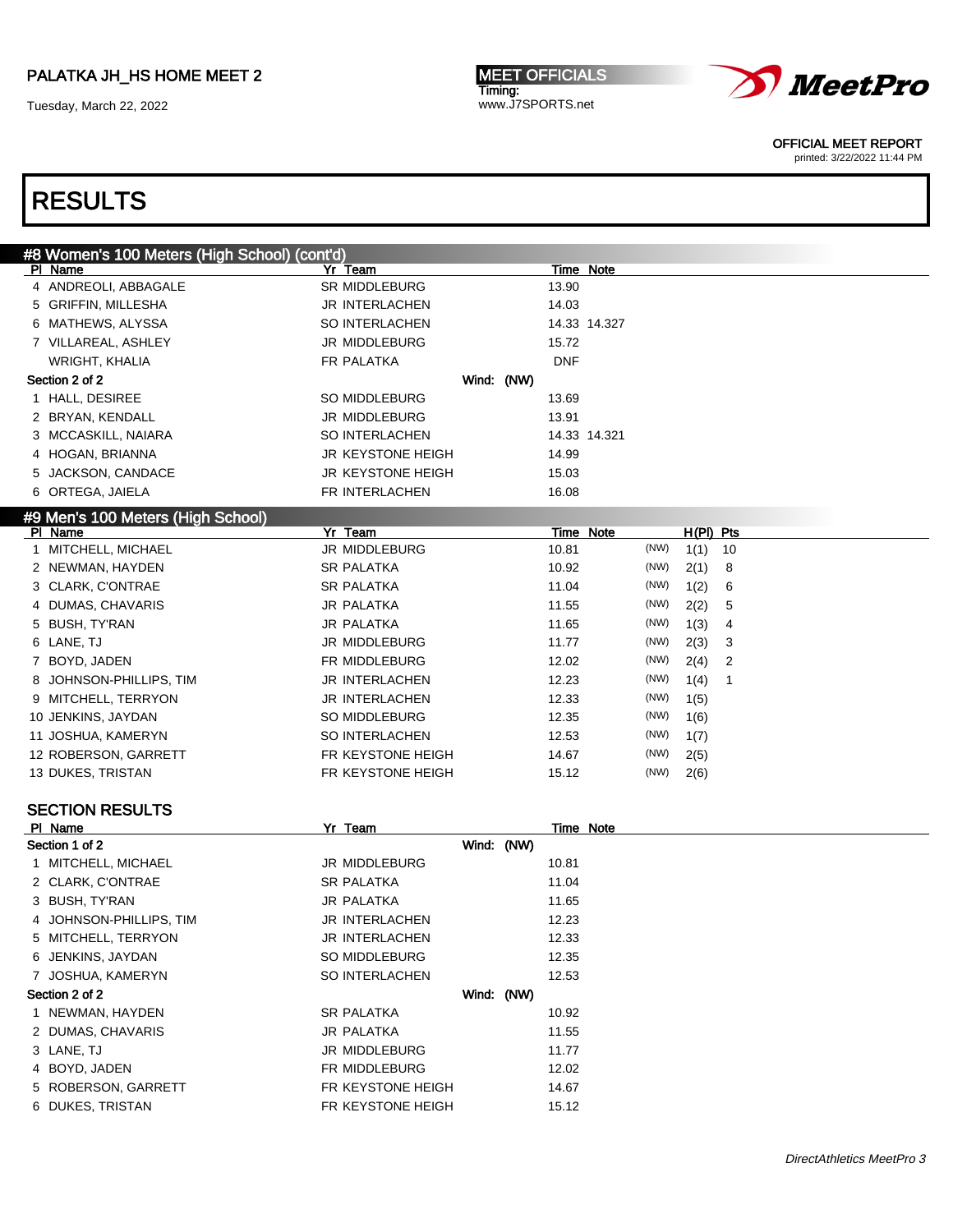Tuesday, March 22, 2022

**MEET OFFICIALS** Timing: www.J7SPORTS.net



OFFICIAL MEET REPORT

printed: 3/22/2022 11:44 PM

### RESULTS

### #10 Men's 100 Meters (Middle School)

|                                                     |                       | Wind: (+0.0) |            |  |
|-----------------------------------------------------|-----------------------|--------------|------------|--|
| PI Name                                             | Yr Team               | Time Note    | Pts        |  |
| 1 OFFORD, TOMMY                                     | 8 PALATKA             | 11.77        | 10         |  |
| 2 WRIGHT JR, KEDRIC                                 | 7 PALATKA             | 12.43        | 8          |  |
| 3 EVANS, LAWRENCE                                   | 7 PALATKA             | 12.45        | 6          |  |
| 4 MILLER, BRYCE                                     | 8 KEYSTONE HEIGH      | 12.55        | 5          |  |
| 5 BRAYDEN, MCCALL                                   | 7 KEYSTONE HEIGH      | 13.97        | 4          |  |
| 6 PARALES, JASON                                    | 7 KEYSTONE HEIGH      | 14.47        | 3          |  |
|                                                     |                       |              |            |  |
| #11 Women's 1600 Meters (Middle School)             |                       |              |            |  |
| PI Name                                             | Yr Team               | Time Note    | <b>Pts</b> |  |
| 1 GRIFFIN, OLIVIA                                   | 7 KEYSTONE HEIGH      | 6:31.91      | 10         |  |
|                                                     |                       |              |            |  |
| #12 Women's 1600 Meters (High School)               |                       |              |            |  |
| PI Name                                             | Yr Team               | Time Note    | Pts        |  |
| 1 MATHIS, WHITNEY                                   | <b>SR MIDDLEBURG</b>  | 6:07.25      | 10         |  |
|                                                     |                       |              |            |  |
| #13 Men's 1600 Meters (Middle School)               |                       |              |            |  |
| PI Name                                             | Yr Team               | Time Note    | Pts        |  |
| 1 THOMAS, JAMES                                     | 7 KEYSTONE HEIGH      | 5:40.69      | 10         |  |
| 2 BEGUE, WILL                                       | 7 KEYSTONE HEIGH      | 6:09.48      | 8          |  |
| 3 YOUMANS, DONOVAN                                  | 7 PALATKA             | 6:22.26      | 6          |  |
|                                                     |                       |              |            |  |
| #14 Men's 1600 Meters (High School)<br>PI Name      | Yr Team               | Time Note    | Pts        |  |
| 1 MOORE, LOGAN                                      | JR MIDDLEBURG         | 4:50.28      | 10         |  |
| 2 GRIFFIN, TYLER                                    | SO KEYSTONE HEIGH     | 5:01.96      | 8          |  |
| 3 BRAUMAN, JON                                      | JR PALATKA            | 5:19.80      | 6          |  |
| 4 LIMA, CONNER                                      | JR MIDDLEBURG         | 5:24.87      | 5          |  |
| 5 ANDERSON, DYLAN                                   | SR MIDDLEBURG         | 5:25.22      | 4          |  |
| 6 RHOADS, COREY                                     | <b>SR MIDDLEBURG</b>  | 5:28.56      | 3          |  |
| 7 SEYLER, GARRETT                                   | <b>SR PALATKA</b>     | 5:28.87      | 2          |  |
| 8 PARK, JADEN                                       | SO KEYSTONE HEIGH     | 5:38.08      | 1          |  |
| 9 PRICE, TYLER                                      | <b>SO INTERLACHEN</b> | 5:47.06      |            |  |
| 10 STAHMAN, JACOB                                   | FR KEYSTONE HEIGH     | 5:50.81      |            |  |
| 11 SAPP, ADAM                                       | SR KEYSTONE HEIGH     |              |            |  |
|                                                     |                       | 5:54.53      |            |  |
|                                                     |                       |              |            |  |
| #15 Women's 4 x 100m Relay (High School)<br>DI Team |                       | Time Note    | <b>Pte</b> |  |

| PI Team                  |                       | Time Note | Pts |  |
|--------------------------|-----------------------|-----------|-----|--|
| 1 PALATKA (A)            |                       | 51.30     | 10  |  |
| 1) PASSMORE, YMIRA SO    | 2) EDWARDS, SAMIYA JR |           |     |  |
| 3) DOUGLAS, JAMYA SR     | 4) WRIGHT, KHALIA FR  |           |     |  |
| 2 MIDDLEBURG (A)         |                       | 54.64     | 8   |  |
| 1) ANDREOLI, ABBAGALE SR | 2) HALL, DESIREE SO   |           |     |  |
| 3) BRYAN, KENDALL JR     | 4) MCKENZIE, TERA SO  |           |     |  |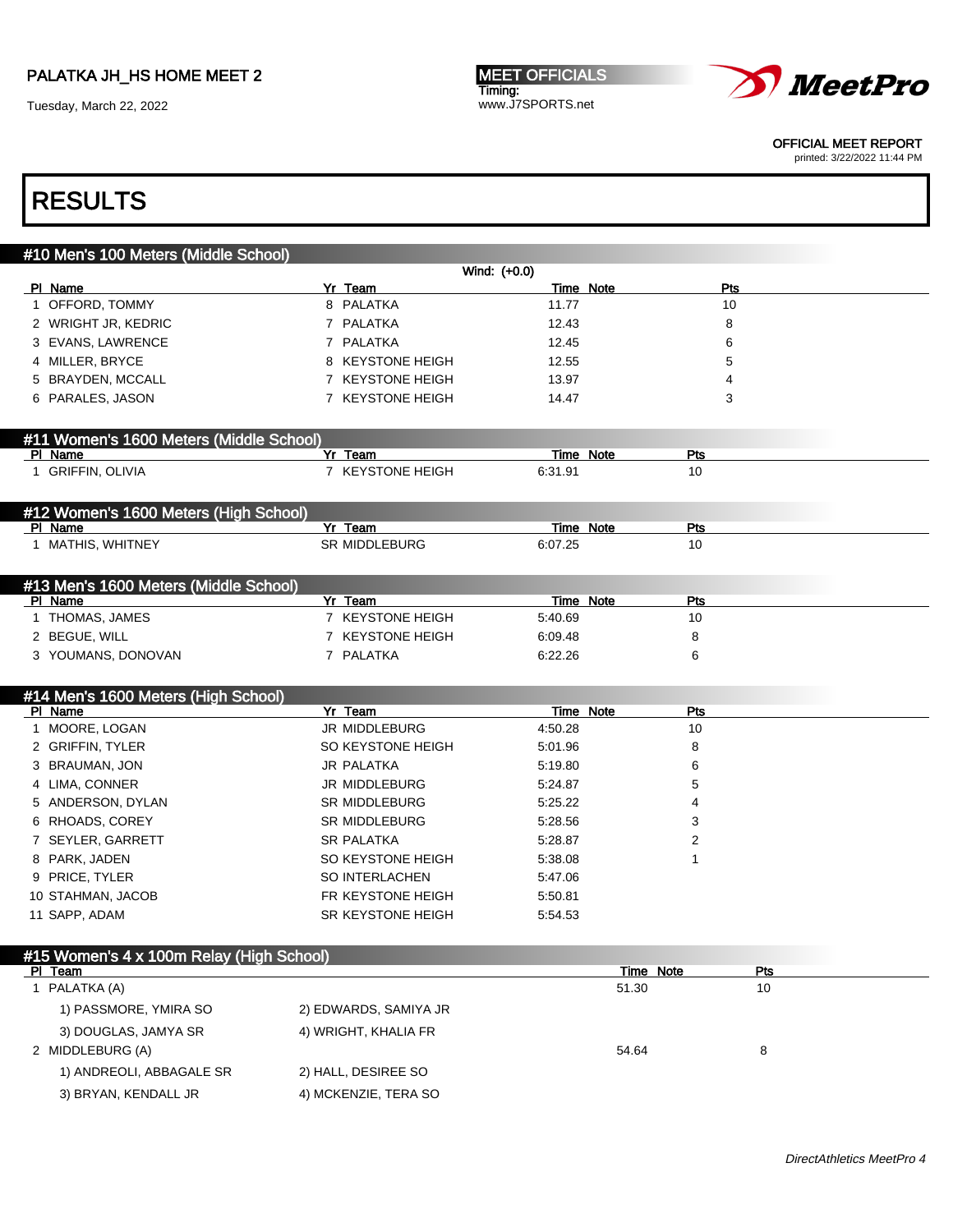Tuesday, March 22, 2022

MEET OFFICIALS Timing: www.J7SPORTS.net



OFFICIAL MEET REPORT

printed: 3/22/2022 11:44 PM

# RESULTS

| #15 Women's 4 x 100m Relay (High School) (cont'd) |                         |           |            |  |  |  |  |
|---------------------------------------------------|-------------------------|-----------|------------|--|--|--|--|
| PI Team                                           |                         | Time Note | <b>Pts</b> |  |  |  |  |
| 3 INTERLACHEN (A)                                 |                         | 56.06     | 6          |  |  |  |  |
| 1) ORTEGA, JAIELA FR                              | 2) MCCASKILL, NAIARA SO |           |            |  |  |  |  |
| 3) MATHEWS, ALYSSA SO                             | 4) GRIFFIN, MILLESHA JR |           |            |  |  |  |  |
| 4 KEYSTONE HEIGHTS (A)                            |                         | 58.81     | 5          |  |  |  |  |
| 1) PARK, KAYLEE 7                                 | 2) SWEEZY, MADELINE 7   |           |            |  |  |  |  |
| 3) SANFORD, ALYSSA 7                              | 4) TAYLOR, ALEXIS 8     |           |            |  |  |  |  |
| 5 MIDDLEBURG (B)                                  |                         | 1:00.36   | 4          |  |  |  |  |
| 1) JOLLEY, ALEXIS SO                              | 2) VILLAREAL, ASHLEY JR |           |            |  |  |  |  |
| 3) BOHANAN, BRENNA SR                             | 4) HERREN, EMILY FR     |           |            |  |  |  |  |
|                                                   |                         |           |            |  |  |  |  |

#### #16 Men's 4 x 100m Relay (High School)

| PI Team                     |                         | Time Note | <b>Pts</b> |
|-----------------------------|-------------------------|-----------|------------|
| 1 PALATKA (A)               |                         | 44.04     | 10         |
| 1) PASSMORE, RODERRIS SR    | 2) CLARK, C'ONTRAE SR   |           |            |
| 3) GIVENS, JOHNATHAN SR     | 4) NEWMAN, HAYDEN SR    |           |            |
| 2 MIDDLEBURG (A)            |                         | 48.11     | 8          |
| 1) PENA, JOHN-LOU SR        | 2) MITCHELL, MICHAEL JR |           |            |
| 3) JENKINS, JAYDAN SO       | 4) BOYD, JADEN FR       |           |            |
| 3 INTERLACHEN (A)           |                         | 48.13     | 6          |
| 1) ASTIN, RICKEY JR         | 2) ESAU, JAMARIAN SR    |           |            |
| 3) JOHNSON-PHILLIPS, TIM JR | 4) MCGOLLIE, ABRAHAM SO |           |            |
| 4 KEYSTONE HEIGHTS (A)      |                         | 53.39     | 5          |
| 1) BRAYDEN, MCCALL 7        | 2) PARALES, JASON 7     |           |            |
| 3) WAHL, RYELAND 7          | 4) LEACH, DAKOTA 8      |           |            |

| #17 Men's 400 Meters (Middle School) |                  |           |            |  |
|--------------------------------------|------------------|-----------|------------|--|
| PI Name                              | Yr Team          | Time Note | <b>Pts</b> |  |
| 1 BOSTON, JOBAR                      | 8 PALATKA        | 59.85     | 10         |  |
| 2 SIMMS, ANDRE                       | 7 PALATKA        | 1:00.90   | 8          |  |
| 3 CALHOUN, JAMARION                  | 7 PALATKA        | 1:00.92   | 6          |  |
| 4 ASHLEY, JAIDEN                     | 8 PALATKA        | 1:15.85   | 5          |  |
| 5 HILL, KADEN                        | 7 PALATKA        | 1:32.40   | 4          |  |
| 6 PESCARA, PARKER                    | 7 KEYSTONE HEIGH | 1:34.30   | 3          |  |

### #18 Women's 400 Meters (Middle School)

| PI Name            |                       | Yr Team          |         | Time Note | Pts |
|--------------------|-----------------------|------------------|---------|-----------|-----|
| HILL, AUNDREA      |                       | 8 PALATKA        | 1:13.50 |           | 10  |
| 2 LEWIS, TAMIYAH   |                       | 8 PALATKA        | 1:15.07 |           |     |
| 3 COLLINS, PARKER  |                       | 7 KEYSTONE HEIGH | 1:18.94 |           |     |
|                    | 4 NORMAN, KHERRINGTON | 7 KEYSTONE HEIGH | 1:20.54 |           |     |
| 5 WARREN, ABIGAIL  |                       | 8 INTERLACHEN    | 1:21.46 |           | 4   |
| 6 ELLIOTT, DESIRAY |                       | 8 INTERLACHEN    | 1:21.84 |           |     |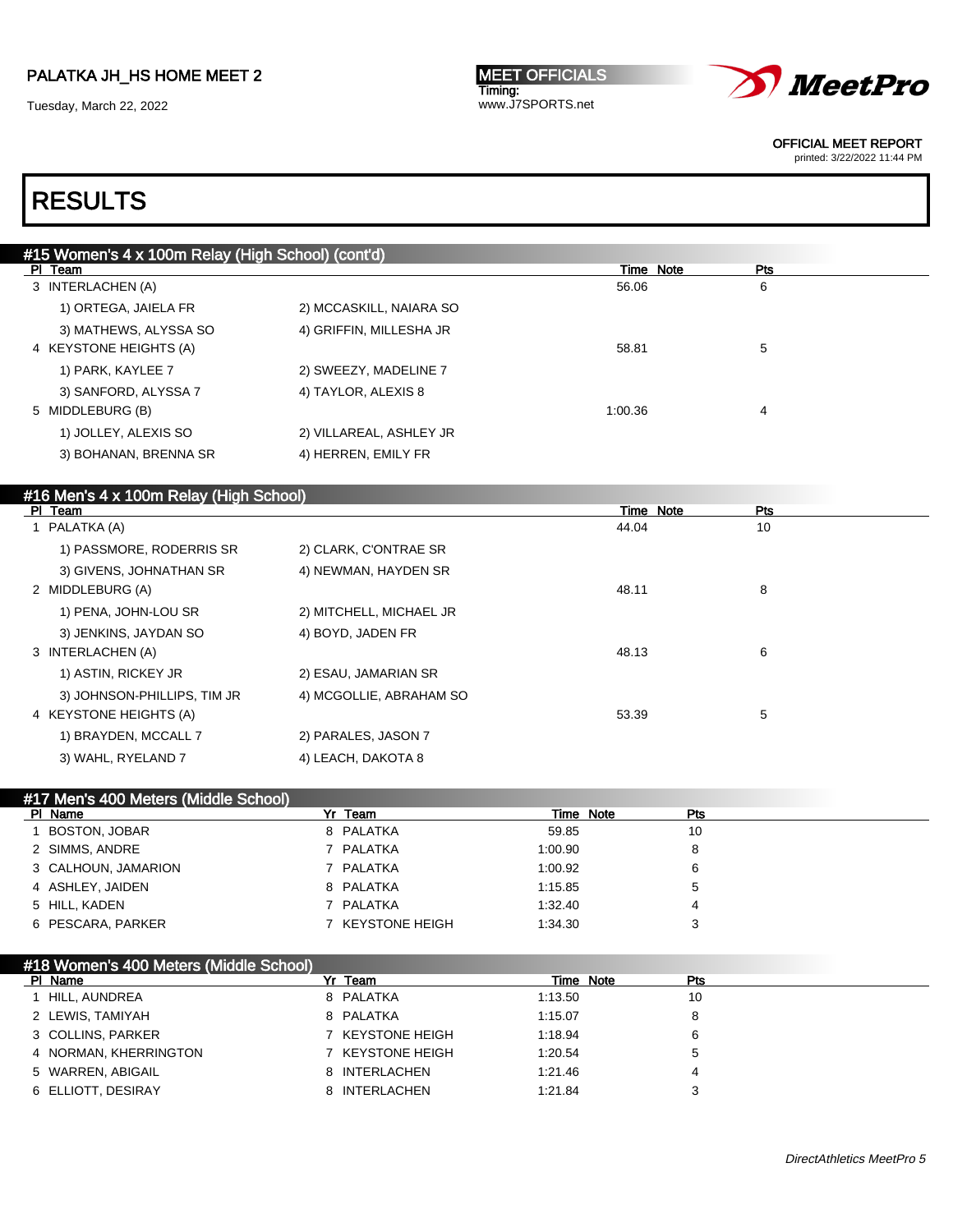Tuesday, March 22, 2022

MEET OFFICIALS Timing: www.J7SPORTS.net



OFFICIAL MEET REPORT

printed: 3/22/2022 11:44 PM

| #19 Women's 400 Meters (High School)          |                                 |                  |                        |  |
|-----------------------------------------------|---------------------------------|------------------|------------------------|--|
| PI Name                                       | Yr Team                         | Time Note        | $H(PI)$ Pts            |  |
| 1 WATTS, TREMIYA                              | 8 PALATKA                       | 1:02.07          | $1(1)$ 10              |  |
| 2 CRUMPTON, FAITH                             | FR PALATKA                      | 1:07.91          | 1(2)<br>8              |  |
| 3 SHAW, KIERSTEN                              | FR KEYSTONE HEIGH               | 1:10.15          | 2(1)<br>6              |  |
| 4 DOUGLAS, JAMYA                              | <b>SR PALATKA</b>               | 1:11.00          | 1(3)<br>5              |  |
| 5 HUTCHINS, ELLA                              | SO KEYSTONE HEIGH               | 1:13.94          | 1(4)<br>4              |  |
| 6 HARCOURT, MALORIE                           | FR MIDDLEBURG                   | 1:15.69          | 1(5)<br>3              |  |
| 7 MITCHUM, JUNE                               | FR INTERLACHEN                  | 1:17.57          | 2<br>1(6)              |  |
| 8 HILL, AALEEYAH                              | FR PALATKA                      | 1:18.96          | 2(2)<br>1              |  |
| 9 WILLIAMS, SHAYLYN                           | SO KEYSTONE HEIGH               | 1:24.23          | 1(7)                   |  |
| 10 NATIRBOFF, CHARLOTTE                       | SO KEYSTONE HEIGH               | 1:26.34          | 2(3)                   |  |
| 11 SOTO, ILLANIS                              | FR INTERLACHEN                  | 1:30.67          | 2(4)                   |  |
| 12 ALEXANDER, HALEY                           | JR MIDDLEBURG                   | 1:36.55          | 2(5)                   |  |
| <b>SECTION RESULTS</b>                        |                                 |                  |                        |  |
| PI Name                                       | Yr Team                         | Time Note        |                        |  |
| Section 1 of 2                                |                                 |                  |                        |  |
| 1 WATTS, TREMIYA                              | 8 PALATKA                       | 1:02.07          |                        |  |
| 2 CRUMPTON, FAITH                             | FR PALATKA                      | 1:07.91          |                        |  |
| 3 DOUGLAS, JAMYA                              | <b>SR PALATKA</b>               | 1:11.00          |                        |  |
| 4 HUTCHINS, ELLA                              | SO KEYSTONE HEIGH               | 1:13.94          |                        |  |
| 5 HARCOURT, MALORIE                           | FR MIDDLEBURG                   | 1:15.69          |                        |  |
| 6 MITCHUM, JUNE                               | FR INTERLACHEN                  | 1:17.57          |                        |  |
| 7 WILLIAMS, SHAYLYN                           | SO KEYSTONE HEIGH               | 1:24.23          |                        |  |
| Section 2 of 2                                |                                 |                  |                        |  |
| 1 SHAW, KIERSTEN                              | FR KEYSTONE HEIGH               | 1:10.15          |                        |  |
| 2 HILL, AALEEYAH                              | FR PALATKA                      | 1:18.96          |                        |  |
| 3 NATIRBOFF, CHARLOTTE                        | SO KEYSTONE HEIGH               | 1:26.34          |                        |  |
| 4 SOTO, ILLANIS                               | FR INTERLACHEN                  | 1:30.67          |                        |  |
| 5 ALEXANDER, HALEY                            | JR MIDDLEBURG                   | 1:36.55          |                        |  |
| #20 Men's 400 Meters (High School)<br>PI Name | Yr Team                         | <b>Time Note</b> | H(PI) Pts              |  |
| 1 WHITE, JAESHAUN                             | SR PALATKA                      | 53.00            | $3(1)$ 10              |  |
| 2 PASSMORE, RODERRIS                          | <b>SR PALATKA</b>               | 53.44            | 1(1)<br>8              |  |
| 3 HOLLAND, DERICK                             | <b>SO PALATKA</b>               | 55.64            | 1(2)<br>6              |  |
| 4 MCGOLLIE, ABRAHAM                           | SO INTERLACHEN                  | 57.16            | 5<br>1(3)              |  |
| 5 ROZIER, SHEPHERD                            | SO KEYSTONE HEIGH               | 57.53            | $\overline{4}$<br>1(4) |  |
| 6 HERRING, JUSTIN                             | JR INTERLACHEN                  | 58.38            | 1(5)<br>$\mathbf{3}$   |  |
| 7 DURRENBERGER, JOSIAH                        | FR KEYSTONE HEIGH               | 1:01.05          | 2<br>1(6)              |  |
| 8 THOMAS, TERRANCE                            | SO MIDDLEBURG                   | 1:01.86          | 2(1)<br>$\mathbf{1}$   |  |
| 9 LAEZZA, MASON                               | SO MIDDLEBURG                   | 1:02.26          | 3(2)                   |  |
| 10 BEY, HAKEEM                                | JR INTERLACHEN                  | 1:03.95          |                        |  |
| 11 CASSAN, EMMANUEL                           |                                 |                  | 1(7)                   |  |
|                                               | SO MIDDLEBURG<br>FR INTERLACHEN | 1:05.59          | 2(2)                   |  |
| 12 MCKINNON, TYSON                            |                                 | 1:05.68          | 2(3)                   |  |
| 13 JOSHUA, KAMERYN                            | SO INTERLACHEN                  | 1:11.17          | 2(4)                   |  |
| 14 DUKES, TRISTAN                             | FR KEYSTONE HEIGH               | 1:14.03          | 3(3)                   |  |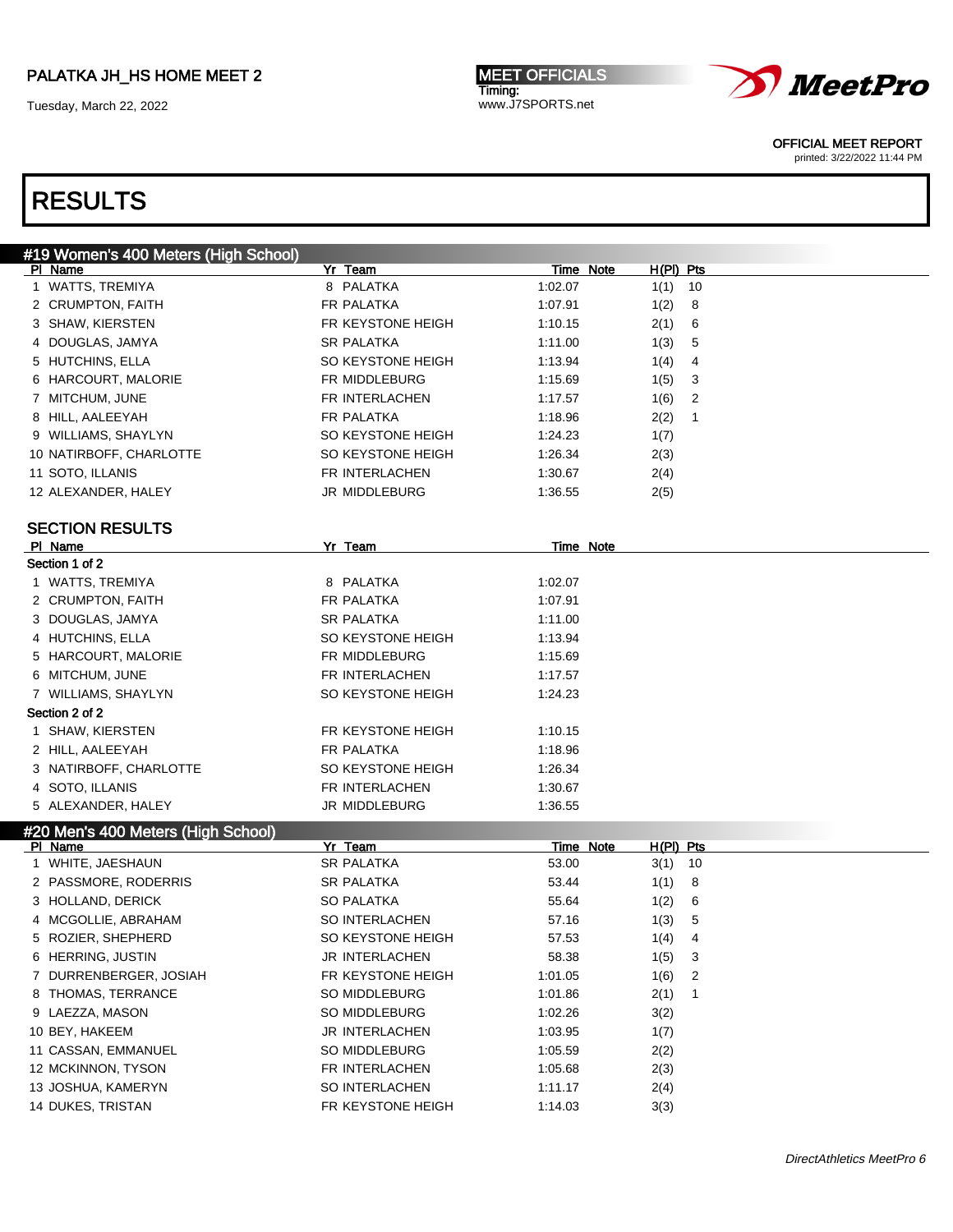Tuesday, March 22, 2022

MEET OFFICIALS Timing: www.J7SPORTS.net



OFFICIAL MEET REPORT

printed: 3/22/2022 11:44 PM

| #20 Men's 400 Meters (High School) (cont'd)       |                       |                    |             |  |
|---------------------------------------------------|-----------------------|--------------------|-------------|--|
| <b>SECTION RESULTS</b>                            |                       |                    |             |  |
| PI Name                                           | Yr Team               | Time Note          |             |  |
| Section 1 of 3                                    |                       |                    |             |  |
| 1 PASSMORE, RODERRIS                              | <b>SR PALATKA</b>     | 53.44              |             |  |
| 2 HOLLAND, DERICK                                 | <b>SO PALATKA</b>     | 55.64              |             |  |
| 3 MCGOLLIE, ABRAHAM                               | SO INTERLACHEN        | 57.16              |             |  |
| 4 ROZIER, SHEPHERD                                | SO KEYSTONE HEIGH     | 57.53              |             |  |
| 5 HERRING, JUSTIN                                 | <b>JR INTERLACHEN</b> | 58.38              |             |  |
| 6 DURRENBERGER, JOSIAH                            | FR KEYSTONE HEIGH     | 1:01.05            |             |  |
| 7 BEY, HAKEEM                                     | <b>JR INTERLACHEN</b> | 1:03.95            |             |  |
| Section 2 of 3                                    |                       |                    |             |  |
| 1 THOMAS, TERRANCE                                | SO MIDDLEBURG         | 1:01.86            |             |  |
| 2 CASSAN, EMMANUEL                                | SO MIDDLEBURG         | 1:05.59            |             |  |
| 3 MCKINNON, TYSON                                 | FR INTERLACHEN        | 1:05.68            |             |  |
| 4 JOSHUA, KAMERYN                                 | SO INTERLACHEN        | 1:11.17            |             |  |
| Section 3 of 3                                    |                       |                    |             |  |
| 1 WHITE, JAESHAUN                                 | <b>SR PALATKA</b>     | 53.00              |             |  |
| 2 LAEZZA, MASON                                   | SO MIDDLEBURG         | 1:02.26            |             |  |
| 3 DUKES, TRISTAN                                  | FR KEYSTONE HEIGH     | 1:14.03            |             |  |
|                                                   |                       |                    |             |  |
| #22 Women's 300m Hurdles (High School)            | Yr Team               |                    | Pts         |  |
| PI Name<br>1 FORD, ALLEAH                         | JR PALATKA            | Time Note<br>51.57 | 10          |  |
| 2 FLORES, EMELIA                                  | SR MIDDLEBURG         | 1:00.73            | 8           |  |
|                                                   |                       |                    |             |  |
|                                                   |                       |                    |             |  |
| #23 Men's 300m Hurdles (Middle School)<br>PI Name | Yr Team               | Time Note          | <b>Pts</b>  |  |
| 1 SPELL, ELISHA                                   | 8 INTERLACHEN         | 49.46              | 10          |  |
| 2 BYRNES, CLARK                                   | 7 KEYSTONE HEIGH      | 58.87              | 8           |  |
|                                                   |                       |                    |             |  |
|                                                   |                       |                    |             |  |
| #24 Men's 300m Hurdles (High School)<br>PI Name   | Yr Team               | <b>Time Note</b>   | $H(PI)$ Pts |  |
| 1 BRAUMAN, BRAEDEN                                | <b>SR PALATKA</b>     | 43.07              | 10<br>2(1)  |  |
| 2 PASQUALE, ANTHONY                               | SO MIDDLEBURG         | 49.64              | 1(1)<br>8   |  |
| 3 FLOYD, RASHAWN                                  | <b>SR MIDDLEBURG</b>  | 51.73              | 1(2)<br>6   |  |
| 4 BARNES, D'MONTAY                                | FR PALATKA            | 53.44              | 2(2)<br>5   |  |
| 5 SHEARER, GABRIEL                                | <b>SR MIDDLEBURG</b>  | 54.18              | 2(3)<br>4   |  |
|                                                   |                       |                    |             |  |
| <b>SECTION RESULTS</b>                            |                       |                    |             |  |
| PI Name                                           | Yr Team               | Time Note          |             |  |
| Section 1 of 2                                    |                       |                    |             |  |
| 1 PASQUALE, ANTHONY                               | SO MIDDLEBURG         | 49.64              |             |  |
| 2 FLOYD, RASHAWN                                  | SR MIDDLEBURG         | 51.73              |             |  |
| Section 2 of 2                                    |                       |                    |             |  |
| 1 BRAUMAN, BRAEDEN                                | <b>SR PALATKA</b>     | 43.07              |             |  |
| 2 BARNES, D'MONTAY                                | FR PALATKA            | 53.44              |             |  |
| 3 SHEARER, GABRIEL                                | SR MIDDLEBURG         | 54.18              |             |  |
|                                                   |                       |                    |             |  |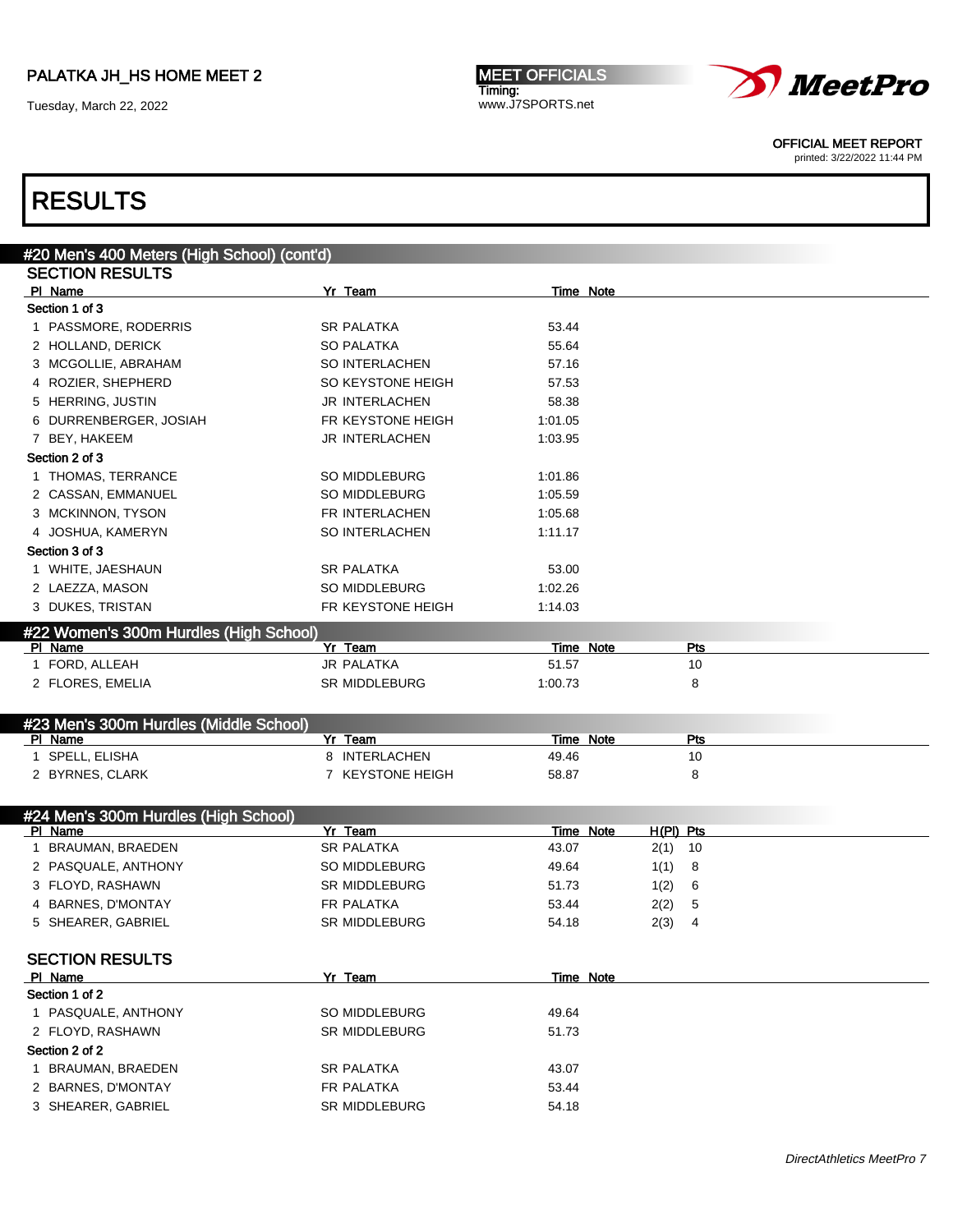Tuesday, March 22, 2022

MEET OFFICIALS Timing: www.J7SPORTS.net



OFFICIAL MEET REPORT

printed: 3/22/2022 11:44 PM

| #25 Women's 800 Meters (Middle School) |                          |              |                  |                |
|----------------------------------------|--------------------------|--------------|------------------|----------------|
| PI Name                                | Yr Team                  |              | <b>Time Note</b> | Pts            |
| 1 GRIFFIN, OLIVIA                      | 7 KEYSTONE HEIGH         | 2:56.45      |                  | 10             |
| 2 ELLIOTT, DESIRAY                     | 8 INTERLACHEN            | 3:15.81      |                  | 8              |
| 3 FORD, EMMA                           | 7 INTERLACHEN            | 3:40.87      |                  | 6              |
|                                        |                          |              |                  |                |
| #26 Women's 800 Meters (High School)   |                          |              |                  |                |
| PI Name                                | Yr Team                  |              | Time Note        | Pts            |
| 1 PASSMORE, YMIRA                      | <b>SO PALATKA</b>        | 2:35.52      |                  | 10             |
| 2 MATHIS, WHITNEY                      | <b>SR MIDDLEBURG</b>     | 2:52.13      |                  | 8              |
| 3 WALKER, EMARI                        | FR PALATKA               | 2:59.28      |                  | 6              |
| 4 MITCHUM, JUNE                        | FR INTERLACHEN           | 3:01.34      |                  | 5              |
| 5 LASCA, REBECCA                       | <b>JR KEYSTONE HEIGH</b> | 3:13.16      |                  | 4              |
| 6 MCDONALD, GRACI                      | <b>JR INTERLACHEN</b>    | 3:35.61      |                  | 3              |
| 7 SOTO, ILLANIS                        | FR INTERLACHEN           | 3:59.22      |                  | $\overline{2}$ |
| 8 ALEXANDER, HALEY                     | JR MIDDLEBURG            | 4:11.43      |                  | 1              |
|                                        |                          |              |                  |                |
| #27 Men's 800 Meters (Middle School)   |                          |              |                  |                |
| PI Name                                | Yr Team                  |              | Time Note        | Pts            |
| 1 WILLIAMS, LEONITUS                   | 7 PALATKA                | 2:30.56      |                  | 10             |
| 2 YOUMANS, DONOVAN                     | 7 PALATKA                | 2:44.69      |                  | 8              |
| 3 JONES, GARRETT                       | 7 KEYSTONE HEIGH         | 2:49.36      |                  | 6              |
| 4 BYRNES, CLARK                        | 7 KEYSTONE HEIGH         | 3:01.96      |                  | 5              |
|                                        |                          |              |                  |                |
| #28 Men's 800 Meters (High School)     |                          |              |                  |                |
|                                        |                          |              |                  |                |
| PI Name                                | Yr Team                  |              | Time Note        | Pts            |
| 1 MOORE, LOGAN                         | JR MIDDLEBURG            | 2:13.31      |                  | 10             |
| 2 GRIFFIN, TYLER                       | SO KEYSTONE HEIGH        | 2:15.88      |                  | 8              |
| 3 RHOADS, COREY                        | <b>SR MIDDLEBURG</b>     | 2:23.62      |                  | 6              |
| 4 SEYLER, GARRETT                      | <b>SR PALATKA</b>        | 2:24.24      |                  | 5              |
| 5 WILLIAMS, ERIK                       | <b>SR INTERLACHEN</b>    | 2:33.88      |                  | 4              |
| 6 STAHMAN, JACOB                       | FR KEYSTONE HEIGH        | 2:37.24      |                  | 3              |
| 7 MCKENZIE, ANTHONY                    | SO MIDDLEBURG            | 2:40.74      |                  | 2              |
| 8 WILKES, DYLAN                        | <b>SO PALATKA</b>        | 2:50.67      |                  | 1              |
|                                        |                          |              |                  |                |
|                                        |                          |              |                  |                |
| #29 Women's 200 Meters (Middle School) |                          | Wind: (+0.0) |                  |                |
| PI Name                                | Yr Team                  |              | <b>Time Note</b> | Pts            |
| 1 WATTS, BRIANNA                       | 8 PALATKA                | 28.73        |                  | 10             |
| 2 WILLIAMS, DESTINY                    | 7 PALATKA                | 29.35        |                  | 8              |
| 3 PARK, KAYLEE                         | 7 KEYSTONE HEIGH         | 30.02        |                  | 6              |
| 4 HILL, AUNDREA                        | 8 PALATKA                | 32.14        |                  | 5              |
|                                        |                          |              |                  |                |
| #30 Women's 200 Meters (High School)   |                          |              |                  |                |
| PI Name                                | Yr Team                  |              | Time Note        | H(PI) Pts      |
| 1 EDWARDS, SAMIYA                      | <b>JR PALATKA</b>        | 27.19        | (NW)             | $1(1)$ 10      |
| 2 DOUGLAS, JAMYA                       | SR PALATKA               | 28.00        | (NW)             | 1(2)<br>8      |
| 3 ANDREOLI, ABBAGALE                   | SR MIDDLEBURG            | 29.10        | (NW)             | 1(3)<br>6      |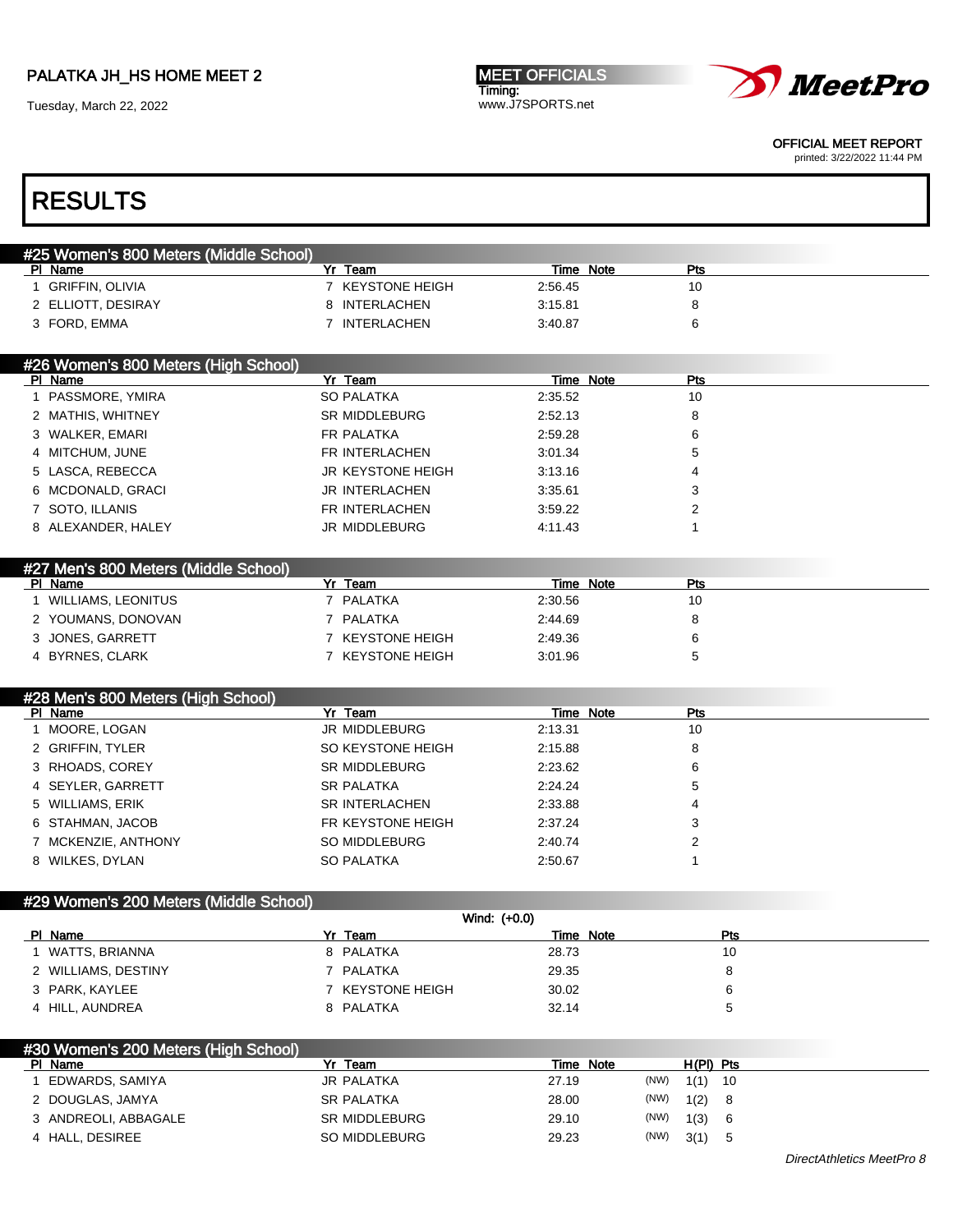Tuesday, March 22, 2022

MEET OFFICIALS Timing: www.J7SPORTS.net



OFFICIAL MEET REPORT

printed: 3/22/2022 11:44 PM

### RESULTS

#### #30 Women's 200 Meters (High School) (cont'd) Pl Name Yr Team Time Note H(Pl) Pts 5 GRIFFIN, MILLESHA JR INTERLACHEN 29.50 (NW) 1(4) 4 6 SISSON, TRINITY FR MIDDLEBURG 29.72 (NW) 2(1) 3 7 MATHEWS, ALYSSA SO INTERLACHEN 30.09 (NW) 1(5) 2 8 MCCASKILL, NAIARA SO INTERLACHEN 31.31 (NW) 1(6) 1 9 JACKSON, CANDACE JR KEYSTONE HEIGH 31.37 (NW) 1(7) 10 JOLLEY, ALEXIS SO MIDDLEBURG 31.78 (NW) 2(2) 11 HERREN, EMILY FR MIDDLEBURG 32.99 (NW) 3(2) 12 HOGAN, ELIZABETH SO KEYSTONE HEIGH 33.12 (NW) 3(3) 13 VILLAREAL, ASHLEY JR MIDDLEBURG 33.92 (NW) 3(4) 14 WILLIAMS, SHAYLYN **SO KEYSTONE HEIGH** 35.07 (NW) 2(3) 15 ORTEGA, JAIELA FR INTERLACHEN 35.23 (NW) 1(8) 16 NATIRBOFF, CHARLOTTE SO KEYSTONE HEIGH 38.91 (NW) 2(4)

#### SECTION RESULTS

| PI Name                | Yr Team                  |            |       | Time Note |
|------------------------|--------------------------|------------|-------|-----------|
| Section 1 of 3         |                          | Wind: (NW) |       |           |
| 1 EDWARDS, SAMIYA      | <b>JR PALATKA</b>        |            | 27.19 |           |
| 2 DOUGLAS, JAMYA       | <b>SR PALATKA</b>        |            | 28.00 |           |
| 3 ANDREOLI, ABBAGALE   | <b>SR MIDDLEBURG</b>     |            | 29.10 |           |
| 4 GRIFFIN, MILLESHA    | <b>JR INTERLACHEN</b>    |            | 29.50 |           |
| 5 MATHEWS, ALYSSA      | SO INTERLACHEN           |            | 30.09 |           |
| 6 MCCASKILL, NAIARA    | SO INTERLACHEN           |            | 31.31 |           |
| 7 JACKSON, CANDACE     | <b>JR KEYSTONE HEIGH</b> |            | 31.37 |           |
| 8 ORTEGA, JAIELA       | FR INTERLACHEN           |            | 35.23 |           |
| Section 2 of 3         |                          | Wind: (NW) |       |           |
| 1 SISSON, TRINITY      | FR MIDDLEBURG            |            | 29.72 |           |
| 2 JOLLEY, ALEXIS       | SO MIDDLEBURG            |            | 31.78 |           |
| 3 WILLIAMS, SHAYLYN    | SO KEYSTONE HEIGH        |            | 35.07 |           |
| 4 NATIRBOFF, CHARLOTTE | SO KEYSTONE HEIGH        |            | 38.91 |           |
| Section 3 of 3         |                          | Wind: (NW) |       |           |
| 1 HALL, DESIREE        | SO MIDDLEBURG            |            | 29.23 |           |
| 2 HERREN, EMILY        | FR MIDDLEBURG            |            | 32.99 |           |
| 3 HOGAN, ELIZABETH     | SO KEYSTONE HEIGH        |            | 33.12 |           |
| 4 VILLAREAL, ASHLEY    | JR MIDDLEBURG            |            | 33.92 |           |

#### #31 Men's 200 Meters (Middle School)

| Wind: (+0.0)         |                  |           |            |  |  |  |
|----------------------|------------------|-----------|------------|--|--|--|
| PI Name              | Yr Team          | Time Note | <b>Pts</b> |  |  |  |
| 1 OFFORD, TOMMY      | 8 PALATKA        | 24.03     | 10         |  |  |  |
| 2 EVANS, LAWRENCE    | 7 PALATKA        | 26.12     | 8          |  |  |  |
| 3 CALHOUN, JAMARION  | 7 PALATKA        | 26.64     | 6          |  |  |  |
| 4 WRIGHT JR, KEDRIC  | 7 PALATKA        | 26.69     | 5          |  |  |  |
| 5 BOSTON, JOBAR      | 8 PALATKA        | 26.70     | 4          |  |  |  |
| 6 LEACH, DAKOTA      | 8 KEYSTONE HEIGH | 27.44     | 3          |  |  |  |
| 7 WILLIAMS, LEONITUS | 7 PALATKA        | 29.31     | 2          |  |  |  |
| 8 WAHL, RYELAND      | 7 KEYSTONE HEIGH | 29.46     |            |  |  |  |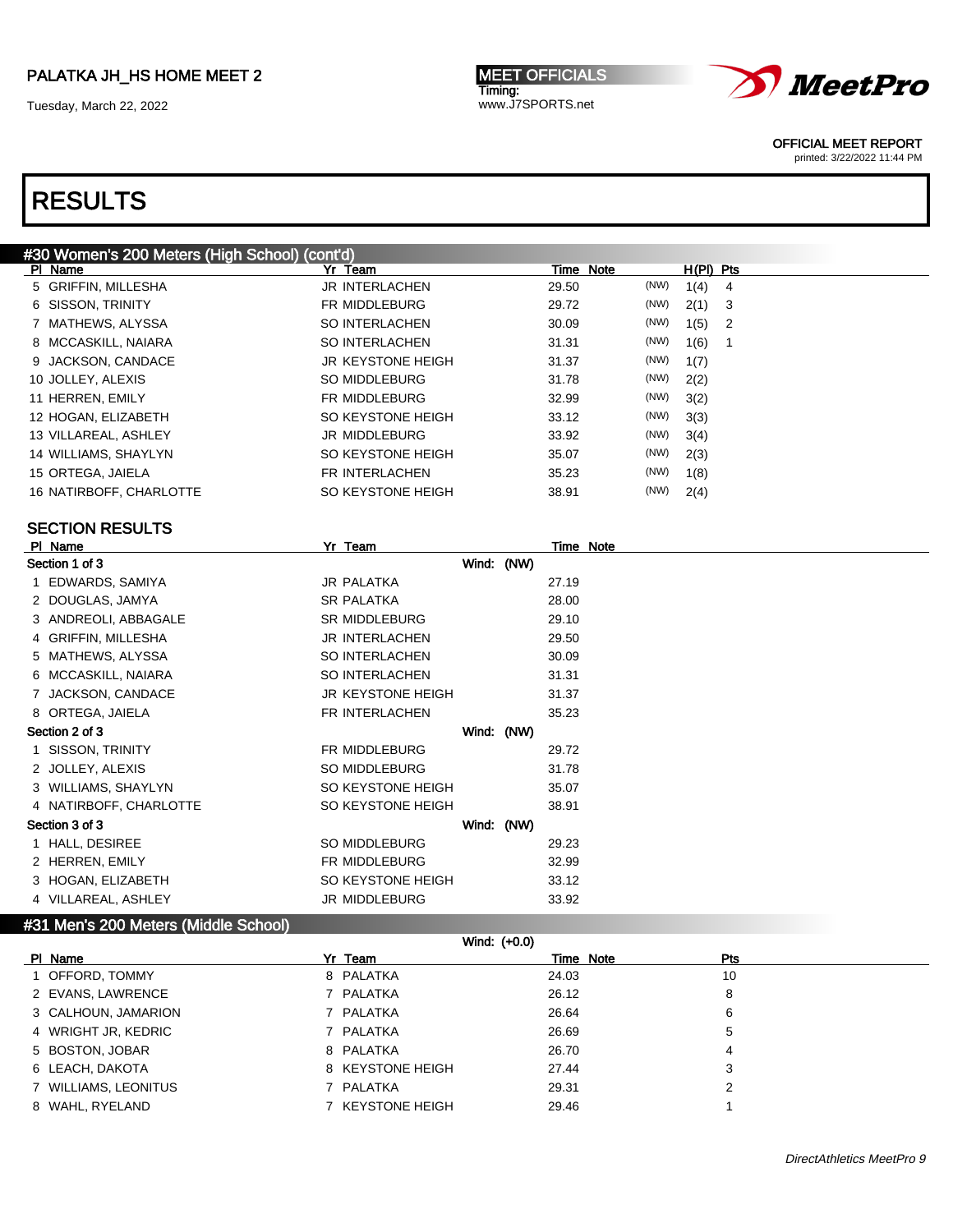Tuesday, March 22, 2022

MEET OFFICIALS Timing: www.J7SPORTS.net



OFFICIAL MEET REPORT

printed: 3/22/2022 11:44 PM

# RESULTS

| #32 Men's 200 Meters (High School) |                      |           |      |             |                |
|------------------------------------|----------------------|-----------|------|-------------|----------------|
| PI Name                            | Yr Team              | Time Note |      | $H(PI)$ Pts |                |
| 1 NEWMAN, HAYDEN                   | <b>SR PALATKA</b>    | 22.24     | (NW) | 1(1)        | -10            |
| 2 GIVENS, JOHNATHAN                | <b>SR PALATKA</b>    | 23.20     | (NW) | 2(1)        | - 8            |
| 3 PENA, JOHN-LOU                   | <b>SR MIDDLEBURG</b> | 23.40     | (NW) | 2(2)        | 6              |
| 4 DUMAS, CHAVARIS                  | JR PALATKA           | 23.59     | (NW) | 1(2)        | 5              |
| 5 ROZIER, SHEPHERD                 | SO KEYSTONE HEIGH    | 25.32     | (NW) | 1(3)        | 4              |
| 6 PARK, JADEN                      | SO KEYSTONE HEIGH    | 25.57     | (NW) | 1(4)        | 3              |
| 7 JENKINS, JAYDAN                  | SO MIDDLEBURG        | 25.67     | (NW) | 1(5)        | $\overline{2}$ |
| 8 MCGINNIS, KEHLIL                 | FR PALATKA           | 25.81     | (NW) | 1(6)        | 1              |
| 9 MITCHELL, TERRYON                | JR INTERLACHEN       | 25.89     | (NW) | 2(3)        |                |
| 10 DURRENBERGER, JOSIAH            | FR KEYSTONE HEIGH    | 26.95     | (NW) | 2(4)        |                |
| 11 MCKINNON, TYSON                 | FR INTERLACHEN       | 28.84     | (NW) | 2(5)        |                |
| 12 ROBERSON, GARRETT               | FR KEYSTONE HEIGH    | 30.52     | (NW) | 2(6)        |                |
|                                    |                      |           |      |             |                |

#### SECTION RESULTS

| PI Name                                                                                                                                                                                                                             | Yr Team              |            |       | Time Note |
|-------------------------------------------------------------------------------------------------------------------------------------------------------------------------------------------------------------------------------------|----------------------|------------|-------|-----------|
| Section 1 of 2                                                                                                                                                                                                                      |                      | Wind: (NW) |       |           |
| 1 NEWMAN, HAYDEN                                                                                                                                                                                                                    | <b>SR PALATKA</b>    |            | 22.24 |           |
| 2 DUMAS, CHAVARIS                                                                                                                                                                                                                   | JR PALATKA           |            | 23.59 |           |
| 3 ROZIER, SHEPHERD                                                                                                                                                                                                                  | SO KEYSTONE HEIGH    |            | 25.32 |           |
| 4 PARK, JADEN                                                                                                                                                                                                                       | SO KEYSTONE HEIGH    |            | 25.57 |           |
| 5 JENKINS, JAYDAN                                                                                                                                                                                                                   | SO MIDDLEBURG        |            | 25.67 |           |
| 6 MCGINNIS, KEHLIL                                                                                                                                                                                                                  | FR PALATKA           |            | 25.81 |           |
| Section 2 of 2                                                                                                                                                                                                                      |                      | Wind: (NW) |       |           |
| 1 GIVENS, JOHNATHAN                                                                                                                                                                                                                 | SR PALATKA           |            | 23.20 |           |
| 2 PENA, JOHN-LOU                                                                                                                                                                                                                    | <b>SR MIDDLEBURG</b> |            | 23.40 |           |
| 3 MITCHELL, TERRYON                                                                                                                                                                                                                 | JR INTERLACHEN       |            | 25.89 |           |
| 4 DURRENBERGER, JOSIAH                                                                                                                                                                                                              | FR KEYSTONE HEIGH    |            | 26.95 |           |
| 5 MCKINNON, TYSON                                                                                                                                                                                                                   | FR INTERLACHEN       |            | 28.84 |           |
| 6 ROBERSON, GARRETT                                                                                                                                                                                                                 | FR KEYSTONE HEIGH    |            | 30.52 |           |
| the property of the control of the control of the control of the control of the control of the control of the control of the control of the control of the control of the control of the control of the control of the control<br>. |                      |            |       |           |

#### #33 Men's 3200 Meters (High School) Pl Name Yr Team Time Note Pts

| MOORE, LOGAN      | JR MIDDLEBURG     | 11:27.79 | 1 C |  |
|-------------------|-------------------|----------|-----|--|
| 2 ANDERSON, DYLAN | SR MIDDLEBURG     | 12:04.34 |     |  |
| 3 THOMAS, JAMES   | 7 KEYSTONE HEIGH  | 12:11.85 |     |  |
| 4 OLALDE, ADAM    | SR INTERLACHEN    | 12:19.61 |     |  |
| 5 GRAFF, AYDEN    | FR KEYSTONE HEIGH | 12:22.90 |     |  |
|                   |                   |          |     |  |

| #34 Women's 4 x 400m Relay (High School) |                       |           |     |  |
|------------------------------------------|-----------------------|-----------|-----|--|
| PI Team                                  |                       | Time Note | Pts |  |
| I PALATKA (A)                            |                       | 4:25.48   | 10  |  |
| 1) FORD, ALLEAH JR                       | 2) PASSMORE, YMIRA SO |           |     |  |
| 3) WATTS, TREMIYA 8                      | 4) DOUGLAS, JAMYA SR  |           |     |  |
| 2 MIDDLEBURG (A)                         |                       | 4:57.01   | 8   |  |
| 1) HARCOURT, MALORIE FR                  | 2) MCKENZIE, TERA SO  |           |     |  |
| 3) ANDREOLI, ABBAGALE SR                 | 4) SISSON, TRINITY FR |           |     |  |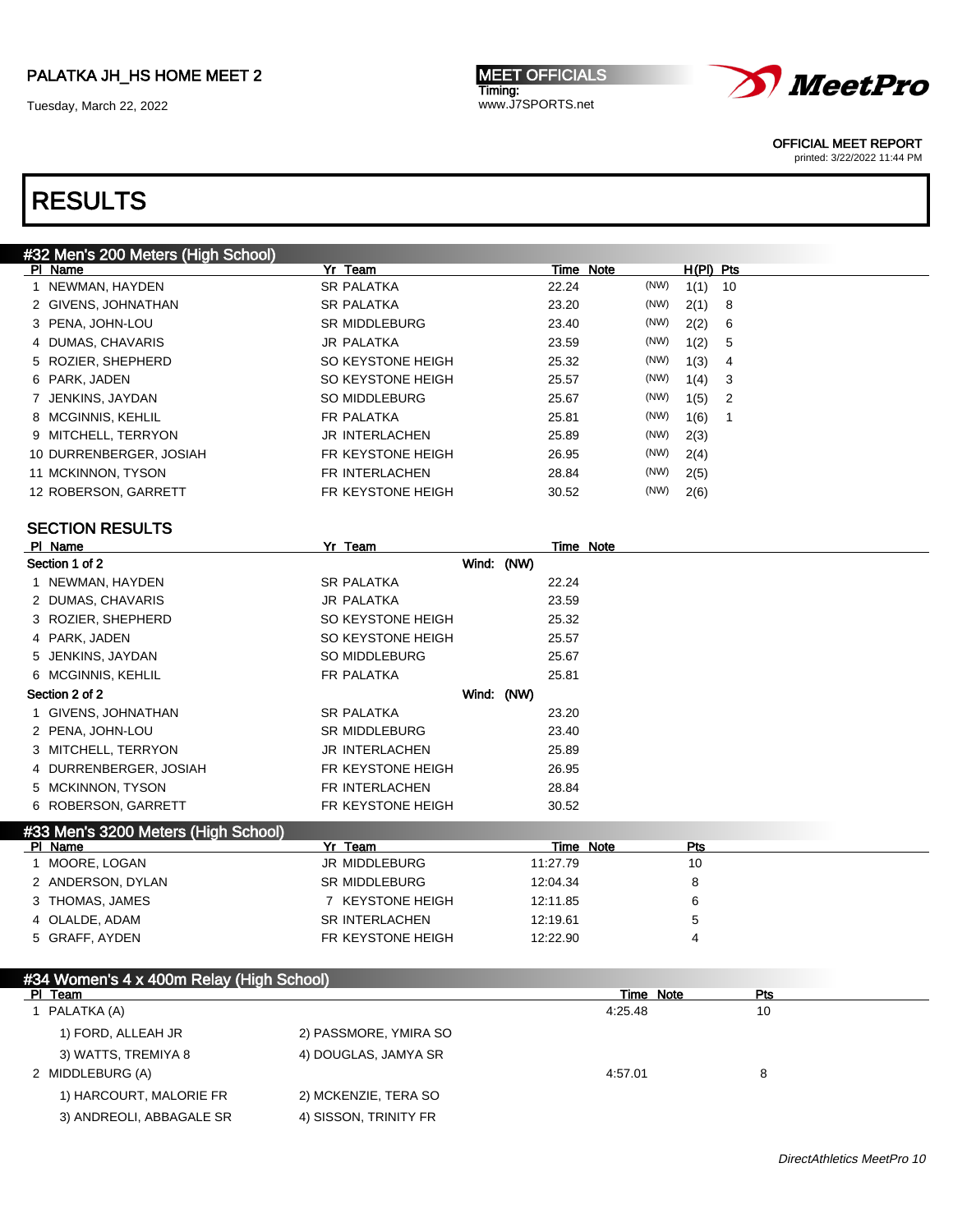Tuesday, March 22, 2022





OFFICIAL MEET REPORT

printed: 3/22/2022 11:44 PM

# RESULTS

| #34 Women's 4 x 400m Relay (High School) (cont'd) |                          |           |     |  |
|---------------------------------------------------|--------------------------|-----------|-----|--|
| PI Team                                           |                          | Time Note | Pts |  |
| 3 KEYSTONE HEIGHTS (B)                            |                          | 5:20.56   | 6   |  |
| 1) COLLINS, PARKER 7                              | 2) GRAUDONS, BROOK 8     |           |     |  |
| 3) GRIFFIN, OLIVIA 7                              | 4) NORMAN, KHERRINGTON 7 |           |     |  |
|                                                   |                          |           |     |  |

### #35 Men's 4 x 400m Relay (High School)

| PI Team                     |                         | Time Note | Pts |
|-----------------------------|-------------------------|-----------|-----|
| 1 PALATKA (A)               |                         | 3:35.26   | 10  |
| 1) WHITE, JAESHAUN SR       | 2) MCGINNIS, KEHLIL FR  |           |     |
| 3) CLARK, C'ONTRAE SR       | 4)                      |           |     |
| 2 INTERLACHEN (A)           |                         | 4:04.78   | 8   |
| 1) ASTIN, RICKEY JR         | 2) HERRING, JUSTIN JR   |           |     |
| 3) ESAU, JAMARIAN SR        | 4) MCGOLLIE, ABRAHAM SO |           |     |
| 3 INTERLACHEN (B)           |                         | 4:27.50   | 6   |
| 1) BEY, HAKEEM JR           | 2) JOSHUA, KAMERYN SO   |           |     |
| 3) JOHNSON-PHILLIPS, TIM JR | 4) PRICE, TYLER SO      |           |     |
| 4 KEYSTONE HEIGHTS (A)      |                         | 4:45.17   | 5   |
| 1) BYRNES, CLARK 7          | 2) JONES, GARRETT 7     |           |     |
| 3) BEGUE, WILL 7            | 4) NILSEN, ACADEN`8     |           |     |

#### #36 Men's High Jump (High School)

| PI Name             | Yr Team             | <b>Mark</b>                 | 1.42    | 1.47    | 1.52       | 1.57       | 1.62           | 1.67       | 1.72    | 1.77       | 1.82 | 1.87       | Pts |
|---------------------|---------------------|-----------------------------|---------|---------|------------|------------|----------------|------------|---------|------------|------|------------|-----|
| 1 PENA, JOHN-LOU    | <b>SR MIDDLEBUR</b> | 1.82m $5'$ 11 $\frac{1}{2}$ | P       | P       | P          | P          | O              | $\circ$    | O       | O          | XO   | <b>XXX</b> | 10  |
| 2 MARIO, BRYANT     | JR PALATKA          | 1.72m $5'$ 7 $\frac{3}{4}$  | P       | P       | P          | P          | P              | XO         | $\circ$ | <b>XXX</b> |      |            | 8   |
| 3 MILLER, BRYCE     | 8 KEYSTONE          | 1.72m $5'$ 7 $\frac{3}{4}$  | P       | O       | O          | O          | O              | $\circ$    | XXO     | XXX        |      |            | 6   |
| 4 CAMPBELL, ELYSHA  | FR PALATKA          | 1.62m $5'3^{3/4}$           | P       | P       | XO         | XO         | X <sub>O</sub> | <b>XXX</b> |         |            |      |            | 5   |
| 5 WILLIAMS, TRENTON | <b>SO PALATKA</b>   | 1.57m $5'$ 1 $3/4$          | P       | P       | O          | <b>OXX</b> | <b>XXX</b>     |            |         |            |      |            | 4   |
| 6 THOMAS, JAMES     | 7 KEYSTONE          | 1.37m $4'6''$               | XXX.    |         |            |            |                |            |         |            |      |            | 3   |
| LAEZZA, MASON       | SO MIDDLEBUR        | <b>NH</b>                   | P       | P       | <b>XXX</b> |            |                |            |         |            |      |            |     |
| PI Name             | Yr Team             | <b>Mark</b>                 | 1.22    | 1.27    | 1.32       | 1.37       |                |            |         |            |      |            | Pts |
| 6 THOMAS, JAMES     | 7 KEYSTONE          | 1.37m $4'6''$               | $\circ$ | $\circ$ | O          | $\circ$    |                |            |         |            |      |            | 3   |
| 7 BRAYDEN, MCCALL   | 7 KEYSTONE          | 1.32m $4'4''$               | O       | O       | O          | <b>XXX</b> |                |            |         |            |      |            | 2   |

### #37 Women's High Jump (High School)

| PI Name           | Team        | <b>Mark</b>                      | 1.27 | - 32 | 1.37       | 1.42. | 1.47 | Pts |
|-------------------|-------------|----------------------------------|------|------|------------|-------|------|-----|
| SHAW. KIERSTEN    | FR KEYSTONE | l .42m <i>4' 7<sup>3/</sup>4</i> |      |      | XO         |       | XXX  | 10  |
| 2 SANFORD, ALYSSA | 7 KEYSTONE  | 1.32m <i>4' 4"</i>               | XXO  |      | <b>XXX</b> |       |      |     |
| 3 TAYLOR, ALEXIS  | 8 KEYSTONE  | 1.32m 4'4''                      | XO   | XO   | XXX        |       |      |     |

| F(PI) Pts |     |
|-----------|-----|
| 1(1)      | 10  |
| 1(2)      | - 8 |
| 1(3)      | - 6 |
| 1(4)      | 5   |
|           |     |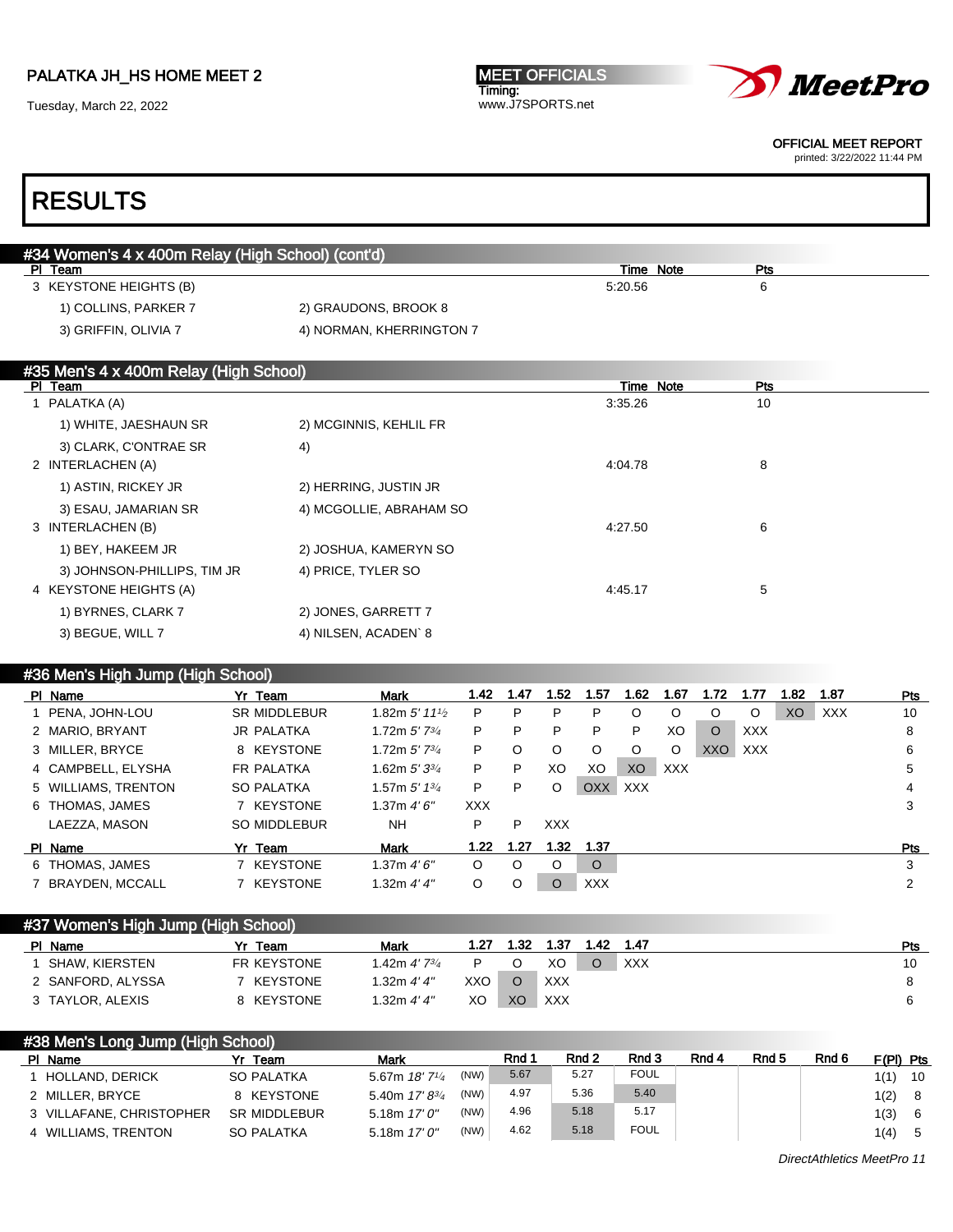Tuesday, March 22, 2022

MEET OFFICIALS Timing: www.J7SPORTS.net



OFFICIAL MEET REPORT

printed: 3/22/2022 11:44 PM

# RESULTS

|                    | #38 Men's Long Jump (High School) (cont'd) |              |                                     |      |             |             |             |       |                  |       |             |                         |
|--------------------|--------------------------------------------|--------------|-------------------------------------|------|-------------|-------------|-------------|-------|------------------|-------|-------------|-------------------------|
| PI Name            |                                            | Yr Team      | <b>Mark</b>                         |      | Rnd 1       | Rnd 2       | Rnd 3       | Rnd 4 | Rnd <sub>5</sub> | Rnd 6 | $F(PI)$ Pts |                         |
| 5 ASTIN, RICKEY    |                                            | JR INTERLACH | 5.15m $16'$ $10^{3/4}$ (NW)         |      | 5.15        | 4.94        | 5.02        |       |                  |       | 1(5)        | $\overline{4}$          |
| 6 ROZIER, SHEPHERD |                                            | SO KEYSTONE  | 5.13m 16' 10"                       | (NW) | 5.13        | 4.94        | <b>FOUL</b> |       |                  |       | 1(6)        | $\overline{\mathbf{3}}$ |
| 7 MARIO, BRYANT    |                                            | JR PALATKA   | 4.95m $16'3''$                      | (NW) | <b>FOUL</b> | 4.95        | 4.30        |       |                  |       | $2(1)$ 2    |                         |
| 8 SPELL, ELISHA    |                                            | 8 INTERLACH  | 4.64m $15'2^{3/4}$                  | (NW) | 4.64        | 4.39        | 4.58        |       |                  |       | 2(2)        |                         |
| 9 LEACH, DAKOTA    |                                            | 8 KEYSTONE   | 4.60m $15'$ $1\frac{1}{4}$          | (NW) | 4.29        | 4.60        | 4.45        |       |                  |       | 1(7)        |                         |
| 10 HERRING, JUSTIN |                                            | JR INTERLACH | 4.56m $14'$ $11'$ <sup>2</sup> (NW) |      | 4.56        | <b>FOUL</b> | 4.51        |       |                  |       | 1(8)        |                         |
|                    |                                            |              |                                     |      |             |             |             |       |                  |       |             |                         |

#### FLIGHT RESULTS

| PI Name                  | Yr Team             | <b>Mark</b>                                   |      | Rnd 1       | Rnd 2       | Rnd 3       | Rnd 4 | Rnd 5 | Rnd 6 |
|--------------------------|---------------------|-----------------------------------------------|------|-------------|-------------|-------------|-------|-------|-------|
| Flight 1 of 2            |                     |                                               |      |             |             |             |       |       |       |
| 1 HOLLAND, DERICK        | SO PALATKA          | 5.67m $18'$ 7 $\frac{1}{4}$                   | (NW) | 5.67        | 5.27        | <b>FOUL</b> |       |       |       |
| 2 MILLER, BRYCE          | 8 KEYSTONE          | 5.40m $17' 8^{3/4}$                           | (NW) | 4.97        | 5.36        | 5.40        |       |       |       |
| 3 VILLAFANE, CHRISTOPHER | <b>SR MIDDLEBUR</b> | 5.18m $17'0''$                                | (NW) | 4.96        | 5.18        | 5.17        |       |       |       |
| 4 WILLIAMS, TRENTON      | SO PALATKA          | 5.18m $17'0''$                                | (NW) | 4.62        | 5.18        | <b>FOUL</b> |       |       |       |
| 5 ASTIN, RICKEY          | <b>JR INTERLACH</b> | 5.15m $16'$ $10^{3/4}$ (NW)                   |      | 5.15        | 4.94        | 5.02        |       |       |       |
| 6 ROZIER, SHEPHERD       | SO KEYSTONE         | 5.13m $16'10''$                               | (NW) | 5.13        | 4.94        | <b>FOUL</b> |       |       |       |
| 7 LEACH, DAKOTA          | 8 KEYSTONE          | 4.60m $15'$ $1\frac{1}{4}$                    | (NW) | 4.29        | 4.60        | 4.45        |       |       |       |
| 8 HERRING, JUSTIN        | <b>JR INTERLACH</b> | 4.56m 14' 11 <sup>1</sup> / <sub>2</sub> (NW) |      | 4.56        | <b>FOUL</b> | 4.51        |       |       |       |
| Flight 2 of 2            |                     |                                               |      |             |             |             |       |       |       |
| 1 MARIO, BRYANT          | JR PALATKA          | 4.95m $16'3''$                                | (NW) | <b>FOUL</b> | 4.95        | 4.30        |       |       |       |
| 2 SPELL, ELISHA          | 8 INTERLACH         | 4.64m $15'2^{3/4}$                            | (NW) | 4.64        | 4.39        | 4.58        |       |       |       |

#### #39 Women's Long Jump (High School)

| PI Name                  | Yr Team             | Mark                        |      | Rnd 1       | Rnd 2       | Rnd 3       | Rnd 4 | Rnd 5 | Rnd 6 | $F(PI)$ Pts |     |
|--------------------------|---------------------|-----------------------------|------|-------------|-------------|-------------|-------|-------|-------|-------------|-----|
| 1 SHAW, KIERSTEN         | FR KEYSTONE         | 4.57m $15'0''$              | (NW) | 4.45        | 4.57        | 4.29        |       |       |       | 1(1)        | 10  |
| 2 MCKENZIE, TERA         | <b>SO MIDDLEBUR</b> | 4.46m 14' 73/4              | (NW) | 4.35        | 4.46        | 3.96        |       |       |       | 1(2)        | -8  |
| 3 WALKER, LA'KYCHA       | FR PALATKA          | 4.32m 14' 21/4              | (NW) | 4.08        | 3.87        | 4.32        |       |       |       | 2(1)        | - 6 |
| 4 BRYAN, KENDALL         | JR MIDDLEBUR        | 4.15m $13'$ $7\frac{1}{2}$  | (NW) | 3.99        | 4.15        | 4.14        |       |       |       | 1(3)        | -5  |
| 5 BOHANAN, BRENNA        | <b>SR MIDDLEBUR</b> | 4.05m $13'3'$               | (NW) | 3.74        | 3.68        | 4.05        |       |       |       | 1(4)        | -4  |
| 6 CRUMPTON, FAITH        | FR PALATKA          | 4.03m 13' 23/4              | (NW) | 3.37        | 4.03        | <b>FOUL</b> |       |       |       | 1(5)        | -3  |
| 7 PARK, KAYLEE           | 7 KEYSTONE          | 3.98m 13' 03/4              | (NW) | 3.87        | 3.84        | 3.98        |       |       |       | 2(2)        | -2  |
| 8 FLORES, EMELIA         | <b>SR MIDDLEBUR</b> | 3.97m $13'0\frac{1}{4}$     | (NW) | 3.82        | 3.97        | 3.64        |       |       |       | 2(3)        |     |
| 9 WARREN, ABIGAIL        | 8 INTERLACH         | 3.77m $12'$ 4 $\frac{1}{2}$ | (NW) | 3.69        | 3.77        | 3.72        |       |       |       | 1(6)        |     |
| 10 JOLLEY, ALEXIS        | SO MIDDLEBUR        | 3.76m $12'$ 4"              | (NW) | 3.76        | <b>FOUL</b> | 3.49        |       |       |       | 2(4)        |     |
| 11 JIMENEZ, HEAVEN       | <b>SR PALATKA</b>   | 3.61m $11'10^{1/4}$ (NW)    |      | 3.55        | 3.43        | 3.61        |       |       |       | 2(5)        |     |
| 12 FORD, EMMA            | 7 INTERLACH         | 3.36m $11'0^{1/4}$          | (NW) | 3.36        | 3.29        | 3.27        |       |       |       | 1(7)        |     |
| 13 GRAUDONS, BROOK       | 8 KEYSTONE          | 3.35m $11'0''$              | (NW) | 3.35        | <b>FOUL</b> | <b>FOUL</b> |       |       |       | 2(6)        |     |
| <b>WILLIAMS, DESTINY</b> | 7 PALATKA           | <b>NM</b>                   |      | <b>FOUL</b> | <b>FOUL</b> | <b>FOUL</b> |       |       |       | 2           |     |

FLIGHT RESULTS

| PI Name           | Yr Team             | <b>Mark</b>                                       | Rnd 1 | Rnd 2 | Rnd 3       | Rnd 4 | Rnd 5 | Rnd 6 |
|-------------------|---------------------|---------------------------------------------------|-------|-------|-------------|-------|-------|-------|
| Flight 1 of 2     |                     |                                                   |       |       |             |       |       |       |
| 1 SHAW. KIERSTEN  | FR KEYSTONE         | (NW)<br>$4.57m$ $15'0''$                          | 4.45  | 4.57  | 4.29        |       |       |       |
| 2 MCKENZIE, TERA  | SO MIDDLEBUR        | (NW)<br>4.46m $14'$ 7 $\frac{3}{4}$               | 4.35  | 4.46  | 3.96        |       |       |       |
| 3 BRYAN, KENDALL  | JR MIDDLEBUR        | (NW)<br>4.15m $13'$ 7 <sup>1</sup> / <sub>2</sub> | 3.99  | 4.15  | 4.14        |       |       |       |
| 4 BOHANAN, BRENNA | <b>SR MIDDLEBUR</b> | (NW)<br>4.05m $13'3\frac{1}{2}$                   | 3.74  | 3.68  | 4.05        |       |       |       |
| 5 CRUMPTON, FAITH | FR PALATKA          | (NW)<br>4.03m $13'2^{3/4}$                        | 3.37  | 4.03  | <b>FOUL</b> |       |       |       |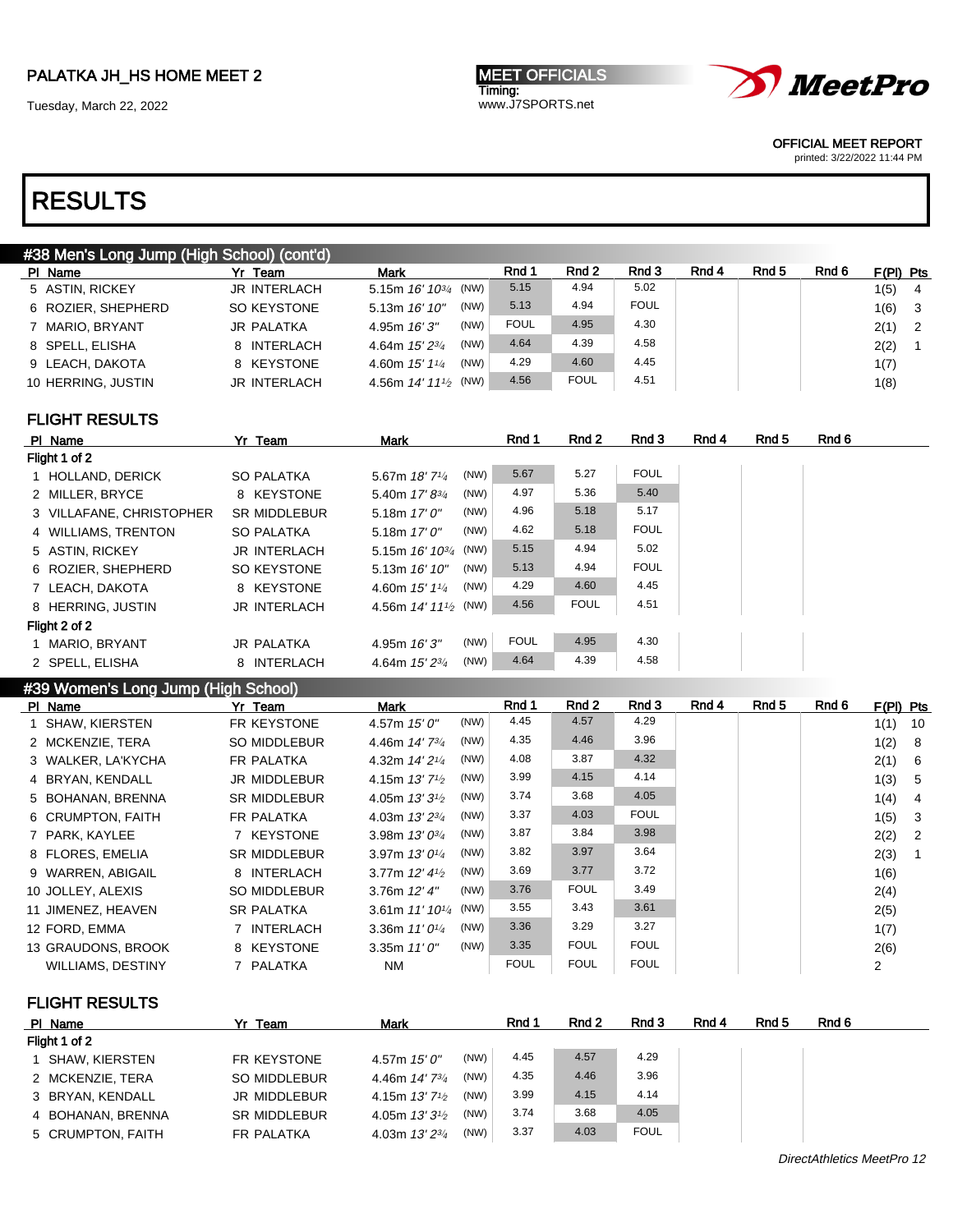Tuesday, March 22, 2022

**MEET OFFICIALS** Timing: www.J7SPORTS.net



OFFICIAL MEET REPORT

printed: 3/22/2022 11:44 PM

# RESULTS

| #39 Women's Long Jump (High School) (cont'd) |                     |                                     |             |             |             |       |       |       |
|----------------------------------------------|---------------------|-------------------------------------|-------------|-------------|-------------|-------|-------|-------|
| PI Name                                      | Yr Team             | Mark                                | Rnd 1       | Rnd 2       | Rnd 3       | Rnd 4 | Rnd 5 | Rnd 6 |
| 6 WARREN, ABIGAIL                            | 8 INTERLACH         | (NW)<br>3.77m $12'$ 4 $\frac{1}{2}$ | 3.69        | 3.77        | 3.72        |       |       |       |
| 7 FORD, EMMA                                 | 7 INTERLACH         | (NW)<br>3.36m $11'0\frac{1}{4}$     | 3.36        | 3.29        | 3.27        |       |       |       |
| Flight 2 of 2                                |                     |                                     |             |             |             |       |       |       |
| WALKER, LA'KYCHA                             | <b>FR PALATKA</b>   | (NW)<br>4.32m 14' 21/4              | 4.08        | 3.87        | 4.32        |       |       |       |
| 2 PARK, KAYLEE                               | 7 KEYSTONE          | (NW)<br>3.98m $13'0^{3/4}$          | 3.87        | 3.84        | 3.98        |       |       |       |
| 3 FLORES, EMELIA                             | <b>SR MIDDLEBUR</b> | (NW)<br>3.97m $13'0\frac{1}{4}$     | 3.82        | 3.97        | 3.64        |       |       |       |
| 4 JOLLEY, ALEXIS                             | SO MIDDLEBUR        | (NW)<br>3.76m $12'$ 4"              | 3.76        | <b>FOUL</b> | 3.49        |       |       |       |
| 5 JIMENEZ, HEAVEN                            | <b>SR PALATKA</b>   | (NW)<br>3.61m $11'$ $10\frac{1}{4}$ | 3.55        | 3.43        | 3.61        |       |       |       |
| 6 GRAUDONS, BROOK                            | 8 KEYSTONE          | (NW)<br>3.35m $11'0''$              | 3.35        | <b>FOUL</b> | <b>FOUL</b> |       |       |       |
| <b>WILLIAMS, DESTINY</b>                     | 7 PALATKA           | <b>NM</b>                           | <b>FOUL</b> | <b>FOUL</b> | <b>FOUL</b> |       |       |       |
| #40 Men's Triple Jump (High School)          |                     |                                     |             |             |             |       |       |       |

| PI Name             | Team              | Mark           |      | Rnd 1 | Rnd <sub>2</sub> | Rnd 3       | Rnd 4 | Rnd 5 | Rnd 6 | Pts |
|---------------------|-------------------|----------------|------|-------|------------------|-------------|-------|-------|-------|-----|
| BRYANT, JAMAL       | <b>SR PALATKA</b> | 12.13m 39' 934 | (NW) | 12.04 | 12.13            | 11.83       |       |       |       | 10  |
| 2 WILLIAMS, TRENTON | <b>SO PALATKA</b> | 11.63m 38' 2"  | (NW) | 11.63 | <b>FOUL</b>      | <b>FOUL</b> |       |       |       |     |
|                     |                   |                |      |       |                  |             |       |       |       |     |

| #41 Women's Triple Jump (High School) |                   |                                 |             |                  |       |       |       |       |     |  |
|---------------------------------------|-------------------|---------------------------------|-------------|------------------|-------|-------|-------|-------|-----|--|
| PI Name                               | Yr Team           | <b>Mark</b>                     | Rnd 1       | Rnd <sub>2</sub> | Rnd 3 | Rnd 4 | Rnd 5 | Rnd 6 | Pts |  |
| DOUGLAS, JAMYA                        | <b>SR PALATKA</b> | (NW)<br>9.16m $30'0^{3}/4$      | 8.98        | 9.16             | 8.94  |       |       |       | 10  |  |
| 2 WILLIAMS, DESTINY                   | PALATKA           | (NW)<br>8.67m $28'5\frac{1}{2}$ | 8.34        | 8.06             | 8.67  |       |       |       | 8   |  |
| 3 BRYAN, KENDALL                      | JR MIDDLEBUR      | (NW)<br>7.96m $26'1\%$          | 7.33        | <b>FOUL</b>      | 7.96  |       |       |       | 6   |  |
| 4 JIMENEZ, HEAVEN                     | <b>SR PALATKA</b> | (NW)<br>7.69m 25' 23/4          | 7.69        | <b>FOUL</b>      | 7.69  |       |       |       | 5   |  |
| 5 WATTS, BRIANNA                      | 8 PALATKA         | (NW)<br>7.38m $24'2'$           | <b>FOUL</b> | <b>FOUL</b>      | 7.38  |       |       |       |     |  |

#### #42 Men's Shot Put (High School)

| PI Name               | Yr Team             | Mark                                     | Rnd 1       | Rnd 2       | Rnd 3 | Rnd 4 | Rnd 5 | Rnd 6 | $F(PI)$ Pts |                |
|-----------------------|---------------------|------------------------------------------|-------------|-------------|-------|-------|-------|-------|-------------|----------------|
| 1 UNDERWOOD, WYATT    | JR MIDDLEBUR        | 14.17m 46' 6"                            | 14.17       | 13.71       | 13.86 |       |       |       | $1(1)$ 10   |                |
| 2 MONCRIEF, CALEB     | SR KEYSTONE         | 13.93m 45' 81/2                          | 13.46       | <b>FOUL</b> | 13.93 |       |       |       | 1(2)        | - 8            |
| 3 WILKERSON, DAUNTE   | <b>SR PALATKA</b>   | 12.74m 41' 93/4                          | 12.00       | 12.32       | 12.74 |       |       |       | 1(3)        | 6              |
| 4 ROBLES, KALANI      | <b>JR MIDDLEBUR</b> | 12.57m 41'3"                             | <b>FOUL</b> | 11.54       | 12.57 |       |       |       | 1(4)        | - 5            |
| 5 PEERY, TANNER       | <b>SR MIDDLEBUR</b> | 11.50m 37' 83/4                          | 10.85       | 11.50       | 10.93 |       |       |       | 1(5)        | $\overline{4}$ |
| 6 BROWN, CODY         | <b>SR PALATKA</b>   | 11.31m $37'$ $1\frac{1}{4}$              | 11.31       | <b>FOUL</b> | 10.80 |       |       |       | 1(6)        | 3              |
| 7 GOBER, DAKOTA       | <b>JR MIDDLEBUR</b> | 11.00m 36' 11/4                          | 11.00       |             |       |       |       |       | 3(1)        | $\overline{2}$ |
| 8 FENDERSON, JACQUES  | <b>JR PALATKA</b>   | 10.85m 35' 71/4                          | 10.85       |             |       |       |       |       | 3(2)        |                |
| 9 BOGDEN, AUSTIN      | <b>SR INTERLACH</b> | 10.60m 34' 9 <sup>1</sup> / <sub>2</sub> | 10.60       | 9.93        | 10.03 |       |       |       | 1(7)        |                |
| 10 WILLIAMS, ERIK     | <b>SR INTERLACH</b> | 10.54m 34' 7"                            | 10.54       | 9.72        | 10.07 |       |       |       | 1(8)        |                |
| 11 CURRY, JUSTUS      | SR PALATKA          | 10.10m 33' 134                           | 10.10       |             |       |       |       |       | 2(1)        |                |
| 12 CHANEY, KENDRICK   | <b>JR INTERLACH</b> | $9.37m$ $30'$ $9''$                      | 9.37        |             |       |       |       |       | 2(2)        |                |
| 13 KING, DAMIEN       | 8 KEYSTONE          | 8.97m 29' 51/4                           | 8.97        |             |       |       |       |       | 2(3)        |                |
| 14 SCILEPPI, STEVEN   | <b>SR PALATKA</b>   | 8.92m 29' 31/4                           | 8.92        |             |       |       |       |       | 2(4)        |                |
| 15 HERMAN, JACKSON    | FR KEYSTONE         | 8.33m 27' 4"                             | 8.33        |             |       |       |       |       | 2(5)        |                |
| 16 DUNCAN, TYLER      | FR KEYSTONE         | 8.01m $26'3^{1/2}$                       | 8.01        |             |       |       |       |       | 2(6)        |                |
| 17 BRIGHT, MATTHEW    | 7 KEYSTONE          | $7.23m 23' 8\frac{3}{4}$                 | 7.23        |             |       |       |       |       | 3(3)        |                |
|                       |                     |                                          |             |             |       |       |       |       |             |                |
| <b>FLIGHT RESULTS</b> |                     |                                          |             |             |       |       |       |       |             |                |
| PI Name               | Yr Team             | Mark                                     | Rnd 1       | Rnd 2       | Rnd 3 | Rnd 4 | Rnd 5 | Rnd 6 |             |                |
| Flight 1 of 3         |                     |                                          |             |             |       |       |       |       |             |                |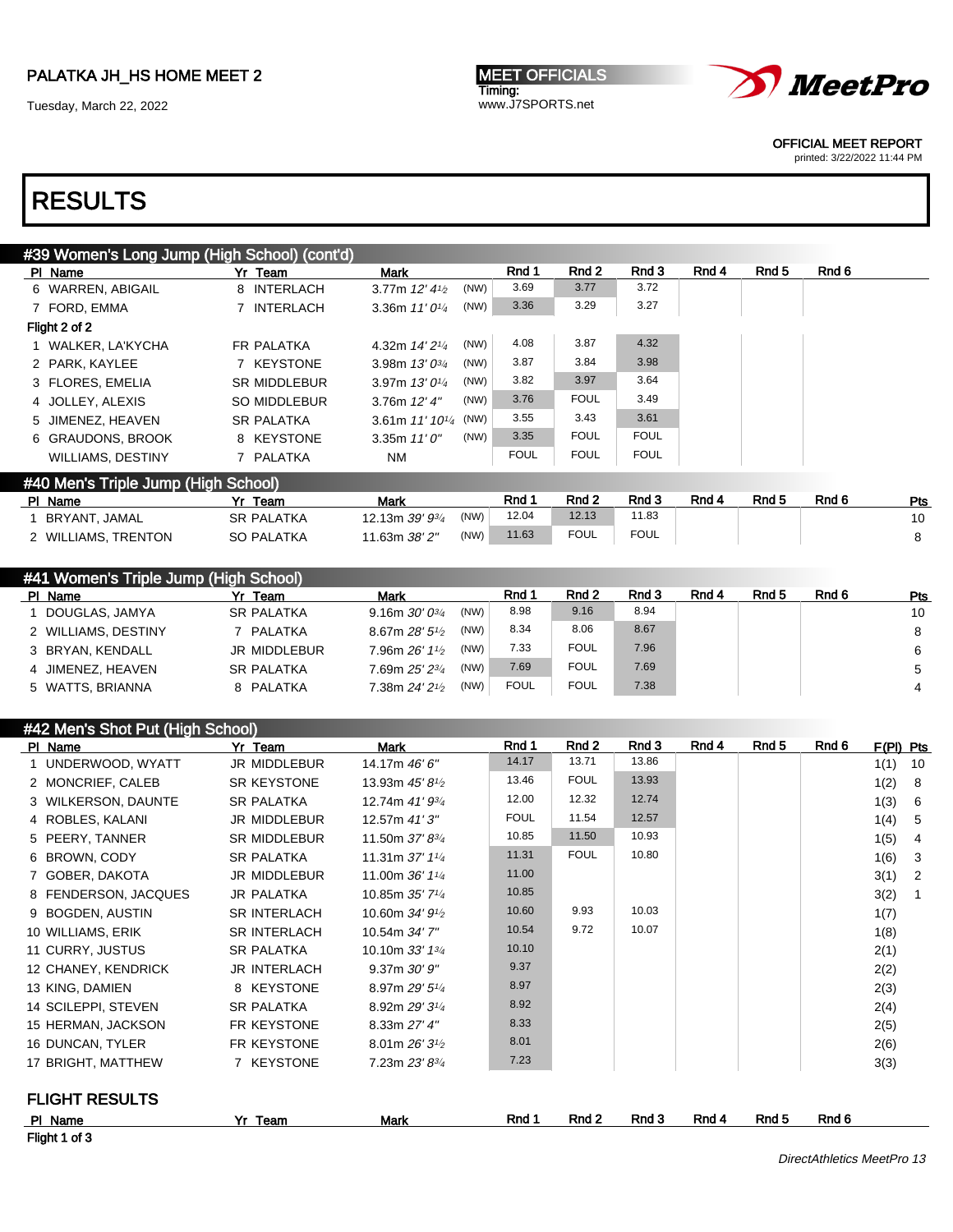Tuesday, March 22, 2022

**MEET OFFICIALS** Timing: www.J7SPORTS.net



OFFICIAL MEET REPORT

printed: 3/22/2022 11:44 PM

# RESULTS

| #42 Men's Shot Put (High School) (cont'd) |                     |                               |             |             |       |       |       |       |
|-------------------------------------------|---------------------|-------------------------------|-------------|-------------|-------|-------|-------|-------|
| PI Name                                   | Yr Team             | <b>Mark</b>                   | Rnd 1       | Rnd 2       | Rnd 3 | Rnd 4 | Rnd 5 | Rnd 6 |
| 1 UNDERWOOD, WYATT                        | JR MIDDLEBUR        | 14.17m 46' 6"                 | 14.17       | 13.71       | 13.86 |       |       |       |
| 2 MONCRIEF, CALEB                         | SR KEYSTONE         | 13.93m 45' 81/2               | 13.46       | <b>FOUL</b> | 13.93 |       |       |       |
| 3 WILKERSON, DAUNTE                       | <b>SR PALATKA</b>   | 12.74m 41' 93/4               | 12.00       | 12.32       | 12.74 |       |       |       |
| 4 ROBLES, KALANI                          | JR MIDDLEBUR        | 12.57m 41'3"                  | <b>FOUL</b> | 11.54       | 12.57 |       |       |       |
| 5 PEERY, TANNER                           | SR MIDDLEBUR        | 11.50m 37' 83/4               | 10.85       | 11.50       | 10.93 |       |       |       |
| 6 BROWN, CODY                             | <b>SR PALATKA</b>   | 11.31m $37'$ 1 <sup>1/4</sup> | 11.31       | <b>FOUL</b> | 10.80 |       |       |       |
| 7 BOGDEN, AUSTIN                          | <b>SR INTERLACH</b> | 10.60m $34'9_{1/2}$           | 10.60       | 9.93        | 10.03 |       |       |       |
| 8 WILLIAMS, ERIK                          | <b>SR INTERLACH</b> | 10.54m 34' 7"                 | 10.54       | 9.72        | 10.07 |       |       |       |
| Flight 2 of 3                             |                     |                               |             |             |       |       |       |       |
| 1 CURRY, JUSTUS                           | <b>SR PALATKA</b>   | 10.10m $33'$ 1 $\frac{3}{4}$  | 10.10       |             |       |       |       |       |
| 2 CHANEY, KENDRICK                        | <b>JR INTERLACH</b> | $9.37m$ $30'$ $9''$           | 9.37        |             |       |       |       |       |
| 3 KING, DAMIEN                            | 8 KEYSTONE          | 8.97m 29' 51/4                | 8.97        |             |       |       |       |       |
| 4 SCILEPPI, STEVEN                        | <b>SR PALATKA</b>   | 8.92m 29' 31/4                | 8.92        |             |       |       |       |       |
| 5 HERMAN, JACKSON                         | FR KEYSTONE         | 8.33m 27' 4"                  | 8.33        |             |       |       |       |       |
| 6 DUNCAN, TYLER                           | FR KEYSTONE         | 8.01m $26'3^{1/2}$            | 8.01        |             |       |       |       |       |
| Flight 3 of 3                             |                     |                               |             |             |       |       |       |       |
| 1 GOBER, DAKOTA                           | JR MIDDLEBUR        | 11.00m $36'$ 1 <sup>1/4</sup> | 11.00       |             |       |       |       |       |
| 2 FENDERSON, JACQUES                      | JR PALATKA          | 10.85m 35' 71/4               | 10.85       |             |       |       |       |       |
| 3 BRIGHT, MATTHEW                         | 7 KEYSTONE          | 7.23m 23' 83/4                | 7.23        |             |       |       |       |       |
|                                           |                     |                               |             |             |       |       |       |       |

#### #43 Women's Shot Put (High School)

| PI Name                | Yr Team             | Mark                                      | Rnd 1 | Rnd 2 | Rnd 3 | Rnd 4 | Rnd 5 | Rnd 6 | $F(PI)$ Pts |                |
|------------------------|---------------------|-------------------------------------------|-------|-------|-------|-------|-------|-------|-------------|----------------|
| 1 POOLE, TORRYENCE     | JR PALATKA          | 10.41m 34' 2"                             | 10.41 |       |       |       |       |       | 1(1)        | - 10           |
| 2 PARISH, SOPHIA       | <b>SR MIDDLEBUR</b> | 9.42m 30' 11"                             | 9.42  |       |       |       |       |       | 2(1)        | - 8            |
| 3 WASHINGTON, TREASURE | SR PALATKA          | 8.76m 28' 9"                              | 8.76  |       |       |       |       |       | 1(2)        | - 6            |
| 4 UNDERWOOD, MADISON   | FR MIDDLEBUR        | 8.30m 27' 23/4                            | 8.30  |       |       |       |       |       | 1(3)        | - 5            |
| 5 WRIGHT, KAMRYN       | <b>SR MIDDLEBUR</b> | 7.26m 23' 10"                             | 7.26  |       |       |       |       |       | 1(4)        | -4             |
| 6 WALKER, LA'KYCHA     | FR PALATKA          | 7.09m 23' 31/4                            | 7.09  |       |       |       |       |       | 1(5)        | - 3            |
| 7 MCCASKILL, NAIARA    | <b>SO INTERLACH</b> | 7.03m $23'0^{3/4}$                        | 7.03  |       |       |       |       |       | 1(6)        | $\overline{2}$ |
| 8 PEERY, JOZIE         | SO MIDDLEBUR        | 6.61m $21'8\frac{1}{4}$                   | 6.61  |       |       |       |       |       | 2(2)        |                |
| 9 DILLEY, SKYLER       | <b>SR MIDDLEBUR</b> | 6.32m $20'9''$                            | 6.32  |       |       |       |       |       | 1(7)        |                |
| 10 GREENAN, ALLYSON    | <b>SR INTERLACH</b> | 6.13m $20'$ 1 <sup>1</sup> / <sub>2</sub> | 6.13  |       |       |       |       |       | 2(3)        |                |
| 11 HALL, TEILAH        | 8 KEYSTONE          | 5.99m 19'8"                               | 5.99  |       |       |       |       |       | 1(8)        |                |
| 12 BURNAW, KINSLEE     | FR KEYSTONE         | 5.81m $19'0^{3/4}$                        | 5.81  |       |       |       |       |       | 2(4)        |                |
| 13 BRINSON, MAKENZI    | 7 KEYSTONE          | 4.36m $14'3^{3/4}$                        | 4.36  |       |       |       |       |       | 2(5)        |                |
| 14 REDDISH, RENA       | 7 KEYSTONE          | 3.96m $13'0''$                            | 3.96  |       |       |       |       |       | 2(6)        |                |

FLIGHT RESULTS

| PI Name                | Yr Team             | <b>Mark</b>               | Rnd 1 | Rnd 2 | Rnd 3 | Rnd 4 | Rnd 5 | Rnd 6 |
|------------------------|---------------------|---------------------------|-------|-------|-------|-------|-------|-------|
| Flight 1 of 2          |                     |                           |       |       |       |       |       |       |
| 1 POOLE, TORRYENCE     | JR PALATKA          | 10.41m 34' 2"             | 10.41 |       |       |       |       |       |
| 2 WASHINGTON, TREASURE | <b>SR PALATKA</b>   | 8.76m 28' 9"              | 8.76  |       |       |       |       |       |
| 3 UNDERWOOD, MADISON   | FR MIDDLEBUR        | 8.30m 27' 23/4            | 8.30  |       |       |       |       |       |
| 4 WRIGHT, KAMRYN       | <b>SR MIDDLEBUR</b> | 7.26m 23' 10"             | 7.26  |       |       |       |       |       |
| 5 WALKER, LA'KYCHA     | FR PALATKA          | 7.09m 23' 31/4            | 7.09  |       |       |       |       |       |
| 6 MCCASKILL, NAIARA    | SO INTERLACH        | $7.03m$ $23'0\frac{3}{4}$ | 7.03  |       |       |       |       |       |
| 7 DILLEY, SKYLER       | <b>SR MIDDLEBUR</b> | 6.32m $20'9''$            | 6.32  |       |       |       |       |       |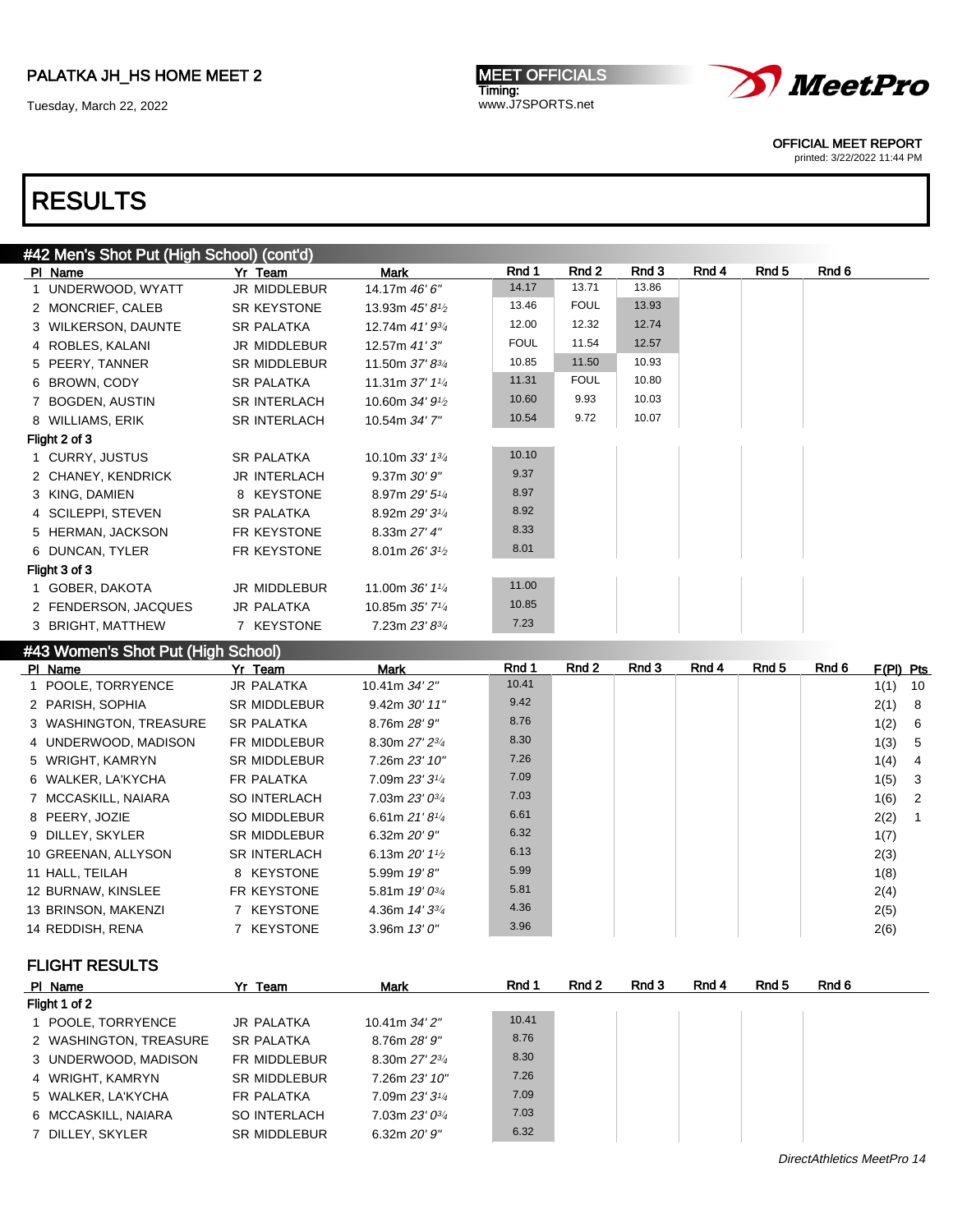Tuesday, March 22, 2022





OFFICIAL MEET REPORT

printed: 3/22/2022 11:44 PM

# RESULTS

### #43 Women's Shot Put (High School) (cont'd)

| PI Name            | Yr Team             | <b>Mark</b>                  | Rnd 1 | Rnd 2 | Rnd 3 | Rnd 4 | Rnd 5 | Rnd 6 |
|--------------------|---------------------|------------------------------|-------|-------|-------|-------|-------|-------|
| 8 HALL, TEILAH     | 8 KEYSTONE          | 5.99m $19'8''$               | 5.99  |       |       |       |       |       |
| Flight 2 of 2      |                     |                              |       |       |       |       |       |       |
| 1 PARISH, SOPHIA   | <b>SR MIDDLEBUR</b> | $9.42m$ $30'$ $11"$          | 9.42  |       |       |       |       |       |
| 2 PEERY, JOZIE     | SO MIDDLEBUR        | 6.61m $21'8\frac{1}{4}$      | 6.61  |       |       |       |       |       |
| 3 GREENAN, ALLYSON | <b>SR INTERLACH</b> | 6.13m $20'$ 1 <sup>1/2</sup> | 6.13  |       |       |       |       |       |
| 4 BURNAW, KINSLEE  | FR KEYSTONE         | 5.81m $19'0^{3/4}$           | 5.81  |       |       |       |       |       |
| 5 BRINSON, MAKENZI | 7 KEYSTONE          | 4.36m $14'3^{3/4}$           | 4.36  |       |       |       |       |       |
| 6 REDDISH, RENA    | 7 KEYSTONE          | $3.96m$ 13' 0"               | 3.96  |       |       |       |       |       |

#### #44 Men's Discus (High School)

| PI Name              | Yr Team             | Mark            | Rnd 1       | Rnd 2       | Rnd 3       | Rnd 4 | Rnd 5 | Rnd 6 | $F(PI)$ Pts |                |
|----------------------|---------------------|-----------------|-------------|-------------|-------------|-------|-------|-------|-------------|----------------|
| 1 UNDERWOOD, WYATT   | JR MIDDLEBUR        | 44.11m 144' 9"  | <b>FOUL</b> | 41.30       | 44.11       |       |       |       | 1(1)        | 10             |
| 2 MONCRIEF, CALEB    | <b>SR KEYSTONE</b>  | 43.10m 141'5"   | 43.10       | 37.43       | 40.36       |       |       |       | 1(2)        | 8              |
| 3 ROBLES, KALANI     | <b>JR MIDDLEBUR</b> | 35.65m 116' 11" | 31.59       | 33.10       | 35.65       |       |       |       | 1(3)        | 6              |
| 4 BROWN, CODY        | <b>SR PALATKA</b>   | 34.42m 112' 11" | 23.00       | 29.70       | 34.42       |       |       |       | 2(1)        | -5             |
| 5 PEERY, TANNER      | <b>SR MIDDLEBUR</b> | 33.90m 111'3"   | 30.76       | 33.90       | 31.80       |       |       |       | 1(4)        | $\overline{4}$ |
| 6 GOBER, DAKOTA      | JR MIDDLEBUR        | 33.21m 108' 11" | 33.21       | <b>FOUL</b> | 29.57       |       |       |       | 1(5)        | -3             |
| 7 FENDERSON, JACQUES | <b>JR PALATKA</b>   | 32.11m 105' 4"  | <b>FOUL</b> | 32.11       | <b>FOUL</b> |       |       |       | 1(6)        | $\overline{2}$ |
| 8 WILKERSON, DAUNTE  | <b>SR PALATKA</b>   | 30.87m 101'3"   | 25.98       | 28.61       | 30.87       |       |       |       | 1(7)        |                |
| 9 CURRY, JUSTUS      | <b>SR PALATKA</b>   | 29.78m 97' 8"   | <b>FOUL</b> | 29.78       | <b>FOUL</b> |       |       |       | 1(8)        |                |
| 10 CHANEY, KENDRICK  | <b>JR INTERLACH</b> | 27.60m 90' 7"   | 22.03       | 27.42       | 27.60       |       |       |       | 2(2)        |                |
| 11 BOGDEN, AUSTIN    | <b>SR INTERLACH</b> | 26.98m 88' 6"   | 26.98       | 26.64       | 24.98       |       |       |       | 2(3)        |                |
| 12 WILLIAMS, ERIK    | <b>SR INTERLACH</b> | 25.42m 83' 5"   | 25.42       | 23.00       | <b>FOUL</b> |       |       |       | 2(4)        |                |
| 13 KING, DAMIEN      | 8 KEYSTONE          | 24.68m 81' 0"   | 16.73       | 23.02       | 24.68       |       |       |       | 2(5)        |                |
| 14 BRIGHT, MATTHEW   | 7 KEYSTONE          | 20.93m 68'8"    | <b>FOUL</b> | 18.99       | 20.93       |       |       |       | 3(1)        |                |
| 15 SCILEPPI, STEVEN  | <b>SR PALATKA</b>   | 20.01m 65' 8"   | 19.10       | 20.01       | <b>FOUL</b> |       |       |       | 3(2)        |                |
| 16 DUNCAN, TYLER     | FR KEYSTONE         | 19.30m 63' 4"   | 18.24       | <b>FOUL</b> | 19.30       |       |       |       | 3(3)        |                |
| 17 HERMAN, JACKSON   | FR KEYSTONE         | 18.81m 61'8"    | 16.87       | <b>FOUL</b> | 18.81       |       |       |       | 3(4)        |                |
| 18 PESCARA, PARKER   | 7 KEYSTONE          | 16.77m 55' 0"   | 15.15       | 14.73       | 16.77       |       |       |       | 3(5)        |                |

FLIGHT RESULTS

| PI Name              | Yr Team             | Mark            | Rnd 1       | Rnd 2       | Rnd 3       | Rnd 4 | Rnd 5 | Rnd 6 |
|----------------------|---------------------|-----------------|-------------|-------------|-------------|-------|-------|-------|
| Flight 1 of 3        |                     |                 |             |             |             |       |       |       |
| 1 UNDERWOOD, WYATT   | JR MIDDLEBUR        | 44.11m 144' 9"  | <b>FOUL</b> | 41.30       | 44.11       |       |       |       |
| 2 MONCRIEF, CALEB    | SR KEYSTONE         | 43.10m 141'5"   | 43.10       | 37.43       | 40.36       |       |       |       |
| 3 ROBLES, KALANI     | JR MIDDLEBUR        | 35.65m 116' 11" | 31.59       | 33.10       | 35.65       |       |       |       |
| 4 PEERY, TANNER      | <b>SR MIDDLEBUR</b> | 33.90m 111'3"   | 30.76       | 33.90       | 31.80       |       |       |       |
| 5 GOBER, DAKOTA      | JR MIDDLEBUR        | 33.21m 108' 11" | 33.21       | <b>FOUL</b> | 29.57       |       |       |       |
| 6 FENDERSON, JACQUES | <b>JR PALATKA</b>   | 32.11m 105' 4"  | <b>FOUL</b> | 32.11       | <b>FOUL</b> |       |       |       |
| 7 WILKERSON, DAUNTE  | <b>SR PALATKA</b>   | 30.87m 101'3"   | 25.98       | 28.61       | 30.87       |       |       |       |
| 8 CURRY, JUSTUS      | <b>SR PALATKA</b>   | 29.78m 97' 8"   | <b>FOUL</b> | 29.78       | <b>FOUL</b> |       |       |       |
| Flight 2 of 3        |                     |                 |             |             |             |       |       |       |
| 1 BROWN, CODY        | <b>SR PALATKA</b>   | 34.42m 112' 11" | 23.00       | 29.70       | 34.42       |       |       |       |
| 2 CHANEY, KENDRICK   | <b>JR INTERLACH</b> | 27.60m 90' 7"   | 22.03       | 27.42       | 27.60       |       |       |       |
| 3 BOGDEN, AUSTIN     | <b>SR INTERLACH</b> | 26.98m 88' 6"   | 26.98       | 26.64       | 24.98       |       |       |       |
| 4 WILLIAMS, ERIK     | <b>SR INTERLACH</b> | 25.42m 83' 5"   | 25.42       | 23.00       | <b>FOUL</b> |       |       |       |
| 5 KING, DAMIEN       | 8 KEYSTONE          | 24.68m 81' 0"   | 16.73       | 23.02       | 24.68       |       |       |       |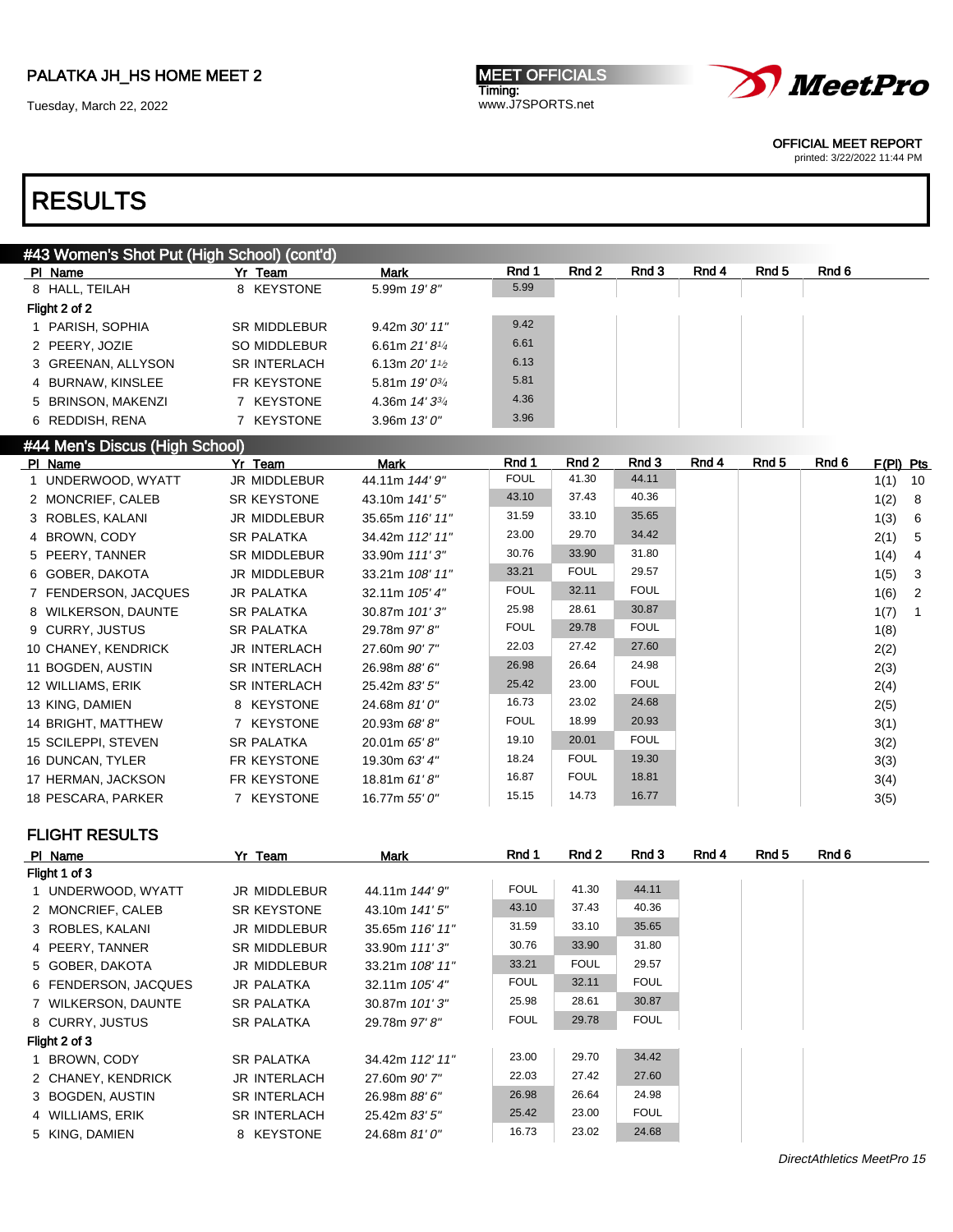Tuesday, March 22, 2022





OFFICIAL MEET REPORT

printed: 3/22/2022 11:44 PM

# RESULTS

| #44 Men's Discus (High School) (cont'd) |                     |                |             |             |             |       |       |       |             |  |
|-----------------------------------------|---------------------|----------------|-------------|-------------|-------------|-------|-------|-------|-------------|--|
| PI Name                                 | Yr Team             | <b>Mark</b>    | Rnd 1       | Rnd 2       | Rnd 3       | Rnd 4 | Rnd 5 | Rnd 6 |             |  |
| Flight 3 of 3                           |                     |                |             |             |             |       |       |       |             |  |
| BRIGHT, MATTHEW                         | 7 KEYSTONE          | 20.93m 68' 8"  | <b>FOUL</b> | 18.99       | 20.93       |       |       |       |             |  |
| 2 SCILEPPI, STEVEN                      | <b>SR PALATKA</b>   | 20.01m 65' 8"  | 19.10       | 20.01       | <b>FOUL</b> |       |       |       |             |  |
| 3 DUNCAN, TYLER                         | FR KEYSTONE         | 19.30m 63' 4"  | 18.24       | <b>FOUL</b> | 19.30       |       |       |       |             |  |
| 4 HERMAN, JACKSON                       | FR KEYSTONE         | 18.81m61'8''   | 16.87       | <b>FOUL</b> | 18.81       |       |       |       |             |  |
| 5 PESCARA, PARKER                       | 7 KEYSTONE          | 16.77m 55' 0"  | 15.15       | 14.73       | 16.77       |       |       |       |             |  |
| #45 Women's Discus (High School)        |                     |                |             |             |             |       |       |       |             |  |
| PI Name                                 | Yr Team             | Mark           | Rnd 1       | Rnd 2       | Rnd 3       | Rnd 4 | Rnd 5 | Rnd 6 | $F(PI)$ Pts |  |
| 1 POOLE, TORRYENCE                      | <b>JR PALATKA</b>   | 33.93m 111' 4" | <b>FOUL</b> | <b>FOUL</b> | 33.93       |       |       |       | 1(1)<br>10  |  |
| 2 UNDERWOOD, MADISON                    | FR MIDDLEBUR        | 33.14m 108' 9" | 25.63       | 31.69       | 33.14       |       |       |       | 1(2) 8      |  |
| 3 PARISH, SOPHIA                        | <b>SR MIDDLEBUR</b> | 26.20m 85' 11" | <b>FOUL</b> | 22.78       | 26.20       |       |       |       | 2(1) 6      |  |

| 3 PARISH, SOPHIA       | <b>SR MIDDLEBUR</b> | 26.20m 85' 11"  | <b>FOUL</b> | 22.78       | 26.20       | 2(1) | - 6                        |
|------------------------|---------------------|-----------------|-------------|-------------|-------------|------|----------------------------|
| 4 WRIGHT, KAMRYN       | <b>SR MIDDLEBUR</b> | 22.73m 74' 7"   | 22.33       | 22.73       | 20.87       | 1(3) | - 5                        |
| 5 WASHINGTON, TREASURE | <b>SR PALATKA</b>   | 20.32m 66' 8"   | 17.73       | <b>FOUL</b> | 20.32       | 1(4) | -4                         |
| 6 GREENAN, ALLYSON     | <b>SR INTERLACH</b> | 19.25m 63' 2"   | 19.17       | <b>FOUL</b> | 19.25       | 1(5) | - 3                        |
| 7 PEERY, JOZIE         | SO MIDDLEBUR        | 17.20m 56' 5"   | 16.20       | 17.20       | 16.18       | 2(2) | $\overline{\phantom{0}}^2$ |
| 8 BURNAW, KINSLEE      | FR KEYSTONE         | 17.20m 56' 5"   | 17.20       | 12.89       | 15.60       | 2(3) |                            |
| 9 BRINSON, MAKENZI     | 7 KEYSTONE          | 15.14m 49'8"    | 15.14       | <b>FOUL</b> | 12.52       | 2(4) |                            |
| 10 HALL, TEILAH        | 8 KEYSTONE          | 14.35m 47' 1"   | 14.35       | 12.74       | <b>FOUL</b> | 2(5) |                            |
| 11 BRINSON, MADISON    | 7 KEYSTONE          | 13.92m $45'8''$ | <b>FOUL</b> | 13.92       | 13.87       | 2(6) |                            |
| 12 MCDONALD, GRACI     | <b>JR INTERLACH</b> | 13.27m $43'6''$ | <b>FOUL</b> | 12.93       | 13.27       | 1(6) |                            |
| 13 WEINER, EMILY       | FR KEYSTONE         | 11.81m 38' 9"   | 10.87       | 10.34       | 11.81       | 2(7) |                            |

#### FLIGHT RESULTS

| PI Name                         | Yr Team             | Mark           | Rnd 1       | Rnd 2       | Rnd 3       | Rnd 4 | Rnd 5 | Rnd 6 |  |  |
|---------------------------------|---------------------|----------------|-------------|-------------|-------------|-------|-------|-------|--|--|
| Flight 1 of 2                   |                     |                |             |             |             |       |       |       |  |  |
| 1 POOLE, TORRYENCE              | JR PALATKA          | 33.93m 111' 4" | <b>FOUL</b> | <b>FOUL</b> | 33.93       |       |       |       |  |  |
| 2 UNDERWOOD, MADISON            | FR MIDDLEBUR        | 33.14m 108' 9" | 25.63       | 31.69       | 33.14       |       |       |       |  |  |
| 3 WRIGHT, KAMRYN                | <b>SR MIDDLEBUR</b> | 22.73m 74' 7"  | 22.33       | 22.73       | 20.87       |       |       |       |  |  |
| 4 WASHINGTON, TREASURE          | SR PALATKA          | 20.32m 66' 8"  | 17.73       | <b>FOUL</b> | 20.32       |       |       |       |  |  |
| 5 GREENAN, ALLYSON              | <b>SR INTERLACH</b> | 19.25m 63' 2"  | 19.17       | <b>FOUL</b> | 19.25       |       |       |       |  |  |
| 6 MCDONALD, GRACI               | <b>JR INTERLACH</b> | 13.27m 43' 6"  | <b>FOUL</b> | 12.93       | 13.27       |       |       |       |  |  |
| Flight 2 of 2                   |                     |                |             |             |             |       |       |       |  |  |
| 1 PARISH, SOPHIA                | <b>SR MIDDLEBUR</b> | 26.20m 85' 11" | <b>FOUL</b> | 22.78       | 26.20       |       |       |       |  |  |
| 2 PEERY, JOZIE                  | SO MIDDLEBUR        | 17.20m 56' 5"  | 16.20       | 17.20       | 16.18       |       |       |       |  |  |
| 3 BURNAW, KINSLEE               | FR KEYSTONE         | 17.20m 56' 5"  | 17.20       | 12.89       | 15.60       |       |       |       |  |  |
| 4 BRINSON, MAKENZI              | 7 KEYSTONE          | 15.14m 49' 8"  | 15.14       | <b>FOUL</b> | 12.52       |       |       |       |  |  |
| 5 HALL, TEILAH                  | 8 KEYSTONE          | 14.35m 47' 1"  | 14.35       | 12.74       | <b>FOUL</b> |       |       |       |  |  |
| 6 BRINSON, MADISON              | 7 KEYSTONE          | 13.92m 45' 8"  | <b>FOUL</b> | 13.92       | 13.87       |       |       |       |  |  |
| 7 WEINER, EMILY                 | FR KEYSTONE         | 11.81m 38' 9"  | 10.87       | 10.34       | 11.81       |       |       |       |  |  |
| #46 Men's Javelin (High School) |                     |                |             |             |             |       |       |       |  |  |

| PI Name             | Yr Team             | Mark           | Rnd 1       | Rnd 2 | Rnd 3 | Rnd 4       | Rnd 5 | Rnd 6 | Pts |
|---------------------|---------------------|----------------|-------------|-------|-------|-------------|-------|-------|-----|
| WALL. ALEXANDER     | <b>SR MIDDLEBUR</b> | 38.03m 124' 9" | 34.92       | 38.03 | 36.76 | 37.49       |       |       | 10  |
| 2 PASQUALE, ANTHONY | SO MIDDLEBUR        | 36.16m 118'8"  | 33.96       | 32.86 | 35.53 | 36.16       |       |       | 8   |
| 3 FLOYD, RASHAWN    | <b>SR MIDDLEBUR</b> | 34.77m 114' 1" | 29.10       | 31.62 | 30.64 | 34.77       |       |       | 6   |
| 4 BOGDEN, AUSTIN    | <b>SR INTERLACH</b> | 34.52m 113'3"  | 27.20       | 34.52 | 33.44 | <b>FOUL</b> |       |       |     |
| 5 PRICE. TYLER      | SO INTERLACH        | 32.18m 105' 7" | <b>FOUL</b> | 31.17 | 32.18 | <b>FOUL</b> |       |       | 4   |

DirectAthletics MeetPro 16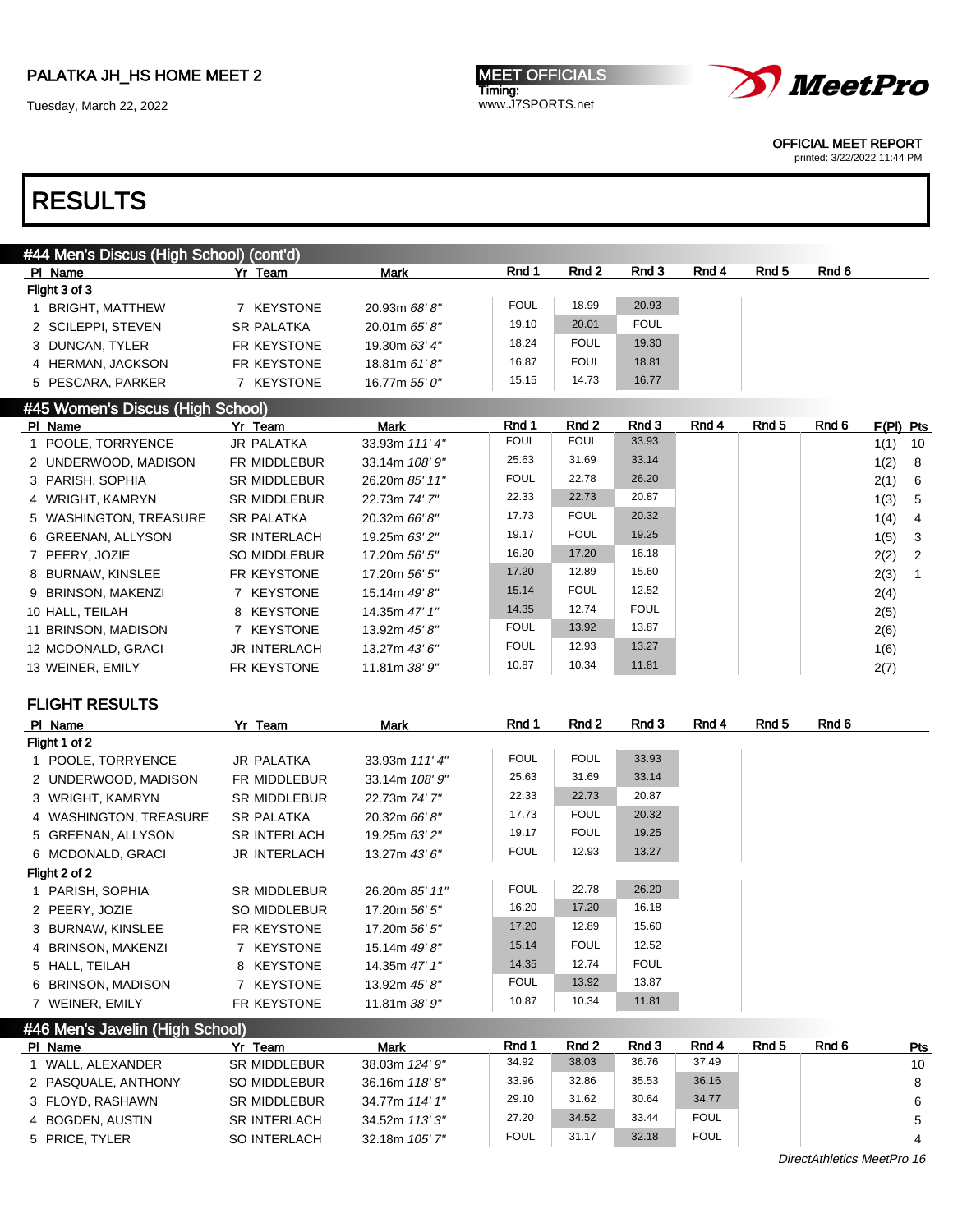Tuesday, March 22, 2022

**MEET OFFICIALS** Timing: www.J7SPORTS.net



OFFICIAL MEET REPORT

printed: 3/22/2022 11:44 PM

| #46 Men's Javelin (High School) (cont'd) |                    |                |             |             |             |             |       |       |     |
|------------------------------------------|--------------------|----------------|-------------|-------------|-------------|-------------|-------|-------|-----|
| PI Name                                  | Yr Team            | <b>Mark</b>    | Rnd 1       | Rnd 2       | Rnd 3       | Rnd 4       | Rnd 5 | Rnd 6 | Pts |
| 6 SAPP, ADAM                             | <b>SR KEYSTONE</b> | 27.24m 89' 4"  | 27.24       | 20.20       | 24.30       | 25.20       |       |       | 3   |
| 7 CURRY, JUSTUS                          | <b>SR PALATKA</b>  | 27.20m 89'3"   | 25.65       | 27.20       | 26.24       | 25.43       |       |       | 2   |
| 8 BROWN, CODY                            | <b>SR PALATKA</b>  | 22.18m 72' 9"  | 22.18       | <b>FOUL</b> | 19.60       | <b>FOUL</b> |       |       |     |
| 9 CALHOUN, JAMARION                      | 7 PALATKA          | 17.65m 57' 11" | <b>FOUL</b> | <b>FOUL</b> | 17.65       | 15.93       |       |       |     |
| 10 SCILEPPI, STEVEN                      | <b>SR PALATKA</b>  | 15.30m 50' 2"  | 15.30       | <b>FOUL</b> | <b>FOUL</b> | 11.50       |       |       |     |
|                                          |                    |                |             |             |             |             |       |       |     |

| #47 Women's Javelin (High School) |                     |                 |       |             |       |       |                  |       |     |
|-----------------------------------|---------------------|-----------------|-------|-------------|-------|-------|------------------|-------|-----|
| PI Name                           | Yr Team             | <b>Mark</b>     | Rnd 1 | Rnd 2       | Rnd 3 | Rnd 4 | Rnd <sub>5</sub> | Rnd 6 | Pts |
| DILLEY. SKYLER                    | <b>SR MIDDLEBUR</b> | 28.50m 93' 6"   | 24.02 | 28.50       | 26.91 | 25.90 |                  |       | 10  |
| 2 MCDONALD, GRACI                 | <b>JR INTERLACH</b> | 25.57m 83' 11"  | 13.26 | 18.66       | 18.59 | 25.57 |                  |       | 8   |
| 3 DOUGLAS, CARA                   | <b>SR MIDDLEBUR</b> | 22.59m 74' 1"   | 20.99 | 22.59       | 21.94 | 22.21 |                  |       | 6   |
| 4 WASHINGTON, TREASURE            | <b>SR PALATKA</b>   | 15.51m 50' 11'' | 11.21 | 12.07       | 12.83 | 15.51 |                  |       | 5   |
| 5 WALKER, LA'KYCHA                | FR PALATKA          | 15.12m 49' 7"   | 15.12 | <b>FOUL</b> | 14.79 | 14.82 |                  |       | 4   |
| 6 WEINER, EMILY                   | FR KEYSTONE         | 14.96m 49' 1"   | 13.50 | 12.95       | 14.96 | 12.71 |                  |       | 3   |

|             | <b>High School Men's Scores</b>           |             |       |
|-------------|-------------------------------------------|-------------|-------|
| PI          | Team                                      | Code        | Score |
| $\mathbf 1$ | Palatka                                   | <b>PALA</b> | 230   |
| 2           | Middleburg                                | <b>MIDB</b> | 202   |
| 3           | Keystone Heights                          | <b>KYHT</b> | 94    |
| 4           | Interlachen                               | <b>INTL</b> | 58    |
|             | <b>High School Women's Scores</b>         |             |       |
| PI          | Team                                      | Code        | Score |
| 1           | Palatka                                   | <b>PALA</b> | 202   |
| 2           | Middleburg                                | <b>MIDB</b> | 167   |
| 3           | Keystone Heights                          | <b>KYHT</b> | 65    |
| 4           | Interlachen                               | <b>INTL</b> | 51    |
|             |                                           |             |       |
| <b>PI</b>   | <b>Middle School Men's Scores</b><br>Team | Code        | Score |
| 1           | Palatka                                   | <b>PALA</b> | 116   |
| 2           | Keystone Heights                          | <b>KYHT</b> | 72    |
| 3           | Interlachen                               | <b>INTL</b> | 18    |
|             |                                           |             |       |
|             | <b>Middle School Women's Scores</b>       |             |       |
| PI          | Team                                      | Code        | Score |
| 1           | Palatka                                   | <b>PALA</b> | 77    |
| 2           | Keystone Heights                          | <b>KYHT</b> | 67    |
| 3           | Interlachen                               | <b>INTL</b> | 29    |
|             | Men's Scores                              |             |       |
| <b>PI</b>   | Team                                      | Code        | Score |
|             |                                           |             |       |
| $\mathbf 1$ | Palatka                                   | <b>PALA</b> | 346   |
| 2           | Middleburg                                | <b>MIDB</b> | 202   |
| 3           | Keystone Heights                          | <b>KYHT</b> | 166   |